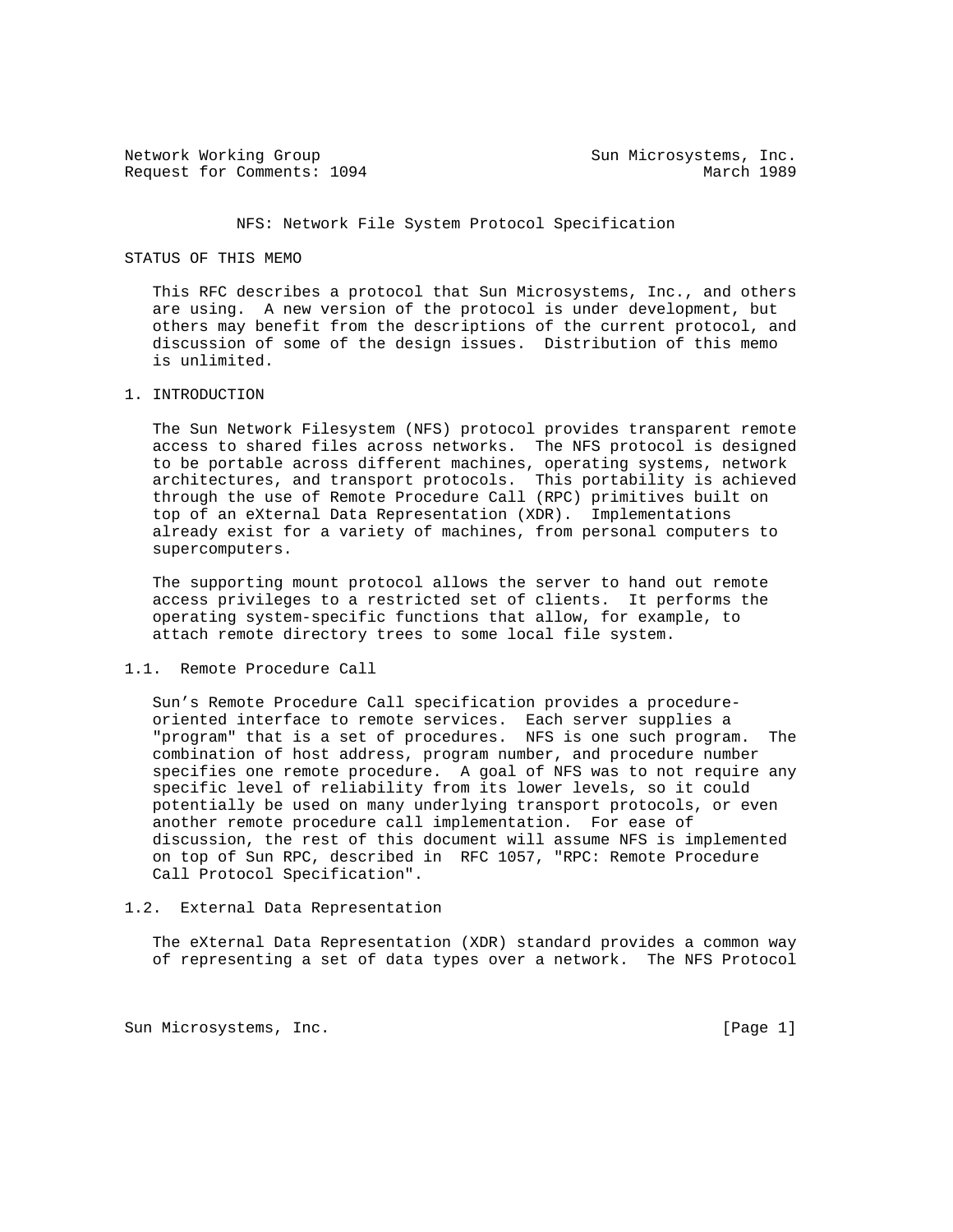Specification is written using the RPC data description language. For more information, see RFC 1014, "XDR: External Data Representation Standard". Although automated RPC/XDR compilers exist to generate server and client "stubs", NFS does not require their use. Any software that provides equivalent functionality can be used, and if the encoding is exactly the same it can interoperate with other implementations of NFS.

# 1.3. Stateless Servers

 The NFS protocol was intended to be as stateless as possible. That is, a server should not need to maintain any protocol state information about any of its clients in order to function correctly. Stateless servers have a distinct advantage over stateful servers in the event of a failure. With stateless servers, a client need only retry a request until the server responds; it does not even need to know that the server has crashed, or the network temporarily went down. The client of a stateful server, on the other hand, needs to either detect a server failure and rebuild the server's state when it comes back up, or cause client operations to fail.

 This may not sound like an important issue, but it affects the protocol in some unexpected ways. We feel that it may be worth a bit of extra complexity in the protocol to be able to write very simple servers that do not require fancy crash recovery. Note that even if a so-called "reliable" transport protocol such as TCP is used, the client must still be able to handle interruptions of service by re opening connections when they time out. Thus, a stateless protocol may actually simplify the implementation.

 On the other hand, NFS deals with objects such as files and directories that inherently have state -- what good would a file be if it did not keep its contents intact? The goal was to not introduce any extra state in the protocol itself. Inherently stateful operations such as file or record locking, and remote execution, were implemented as separate services, not described in this document.

 The basic way to simplify recovery was to make operations as "idempotent" as possible (so that they can potentially be repeated). Some operations in this version of the protocol did not attain this goal; luckily most of the operations (such as Read and Write) are idempotent. Also, most server failures occur between operations, not between the receipt of an operation and the response. Finally, although actual server failures may be rare, in complex networks, failures of any network, router, or bridge may be indistinguishable from a server failure.

Sun Microsystems, Inc. [Page 2]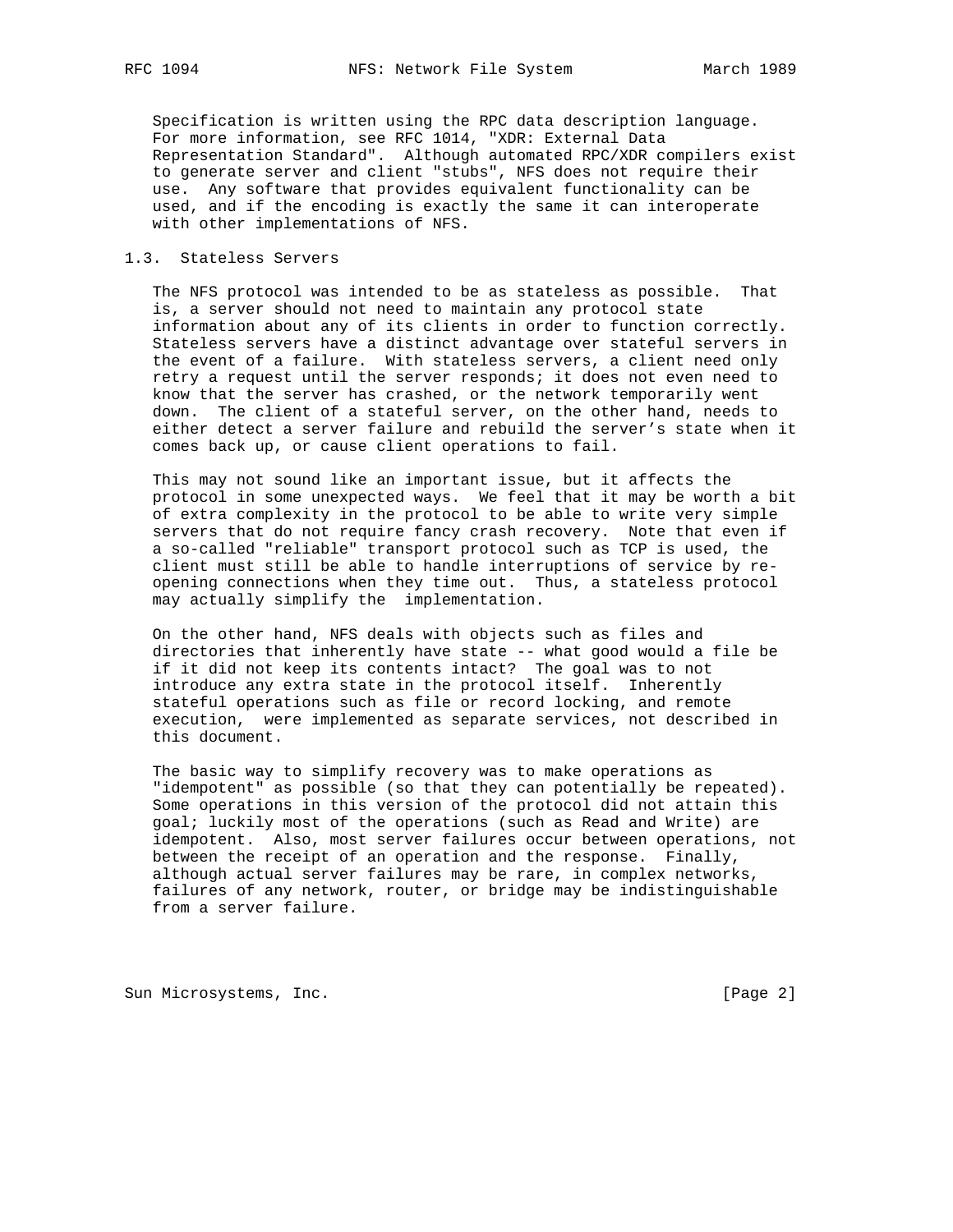# 2. NFS PROTOCOL DEFINITION

 Servers change over time, and so can the protocol that they use. RPC provides a version number with each RPC request. This RFC describes version two of the NFS protocol. Even in the second version, there are a few obsolete procedures and parameters, which will be removed in later versions. An RFC for version three of the NFS protocol is currently under preparation.

# 2.1. File System Model

 NFS assumes a file system that is hierarchical, with directories as all but the bottom level of files. Each entry in a directory (file, directory, device, etc.) has a string name. Different operating systems may have restrictions on the depth of the tree or the names used, as well as using different syntax to represent the "pathname", which is the concatenation of all the "components" (directory and file names) in the name. A "file system" is a tree on a single server (usually a single disk or physical partition) with a specified "root". Some operating systems provide a "mount" operation to make all file systems appear as a single tree, while others maintain a "forest" of file systems. Files are unstructured streams of uninterpreted bytes. Version 3 of NFS uses slightly more general file system model.

 NFS looks up one component of a pathname at a time. It may not be obvious why it does not just take the whole pathname, traipse down the directories, and return a file handle when it is done. There are several good reasons not to do this. First, pathnames need separators between the directory components, and different operating systems use different separators. We could define a Network Standard Pathname Representation, but then every pathname would have to be parsed and converted at each end. Other issues are discussed in section 3, NFS Implementation Issues.

 Although files and directories are similar objects in many ways, different procedures are used to read directories and files. This provides a network standard format for representing directories. The same argument as above could have been used to justify a procedure that returns only one directory entry per call. The problem is efficiency. Directories can contain many entries, and a remote call to return each would be just too slow.

## 2.2. Server Procedures

 The protocol definition is given as a set of procedures with arguments and results defined using the RPC language (XDR language extended with program, version, and procedure declarations). A brief

Sun Microsystems, Inc. [Page 3]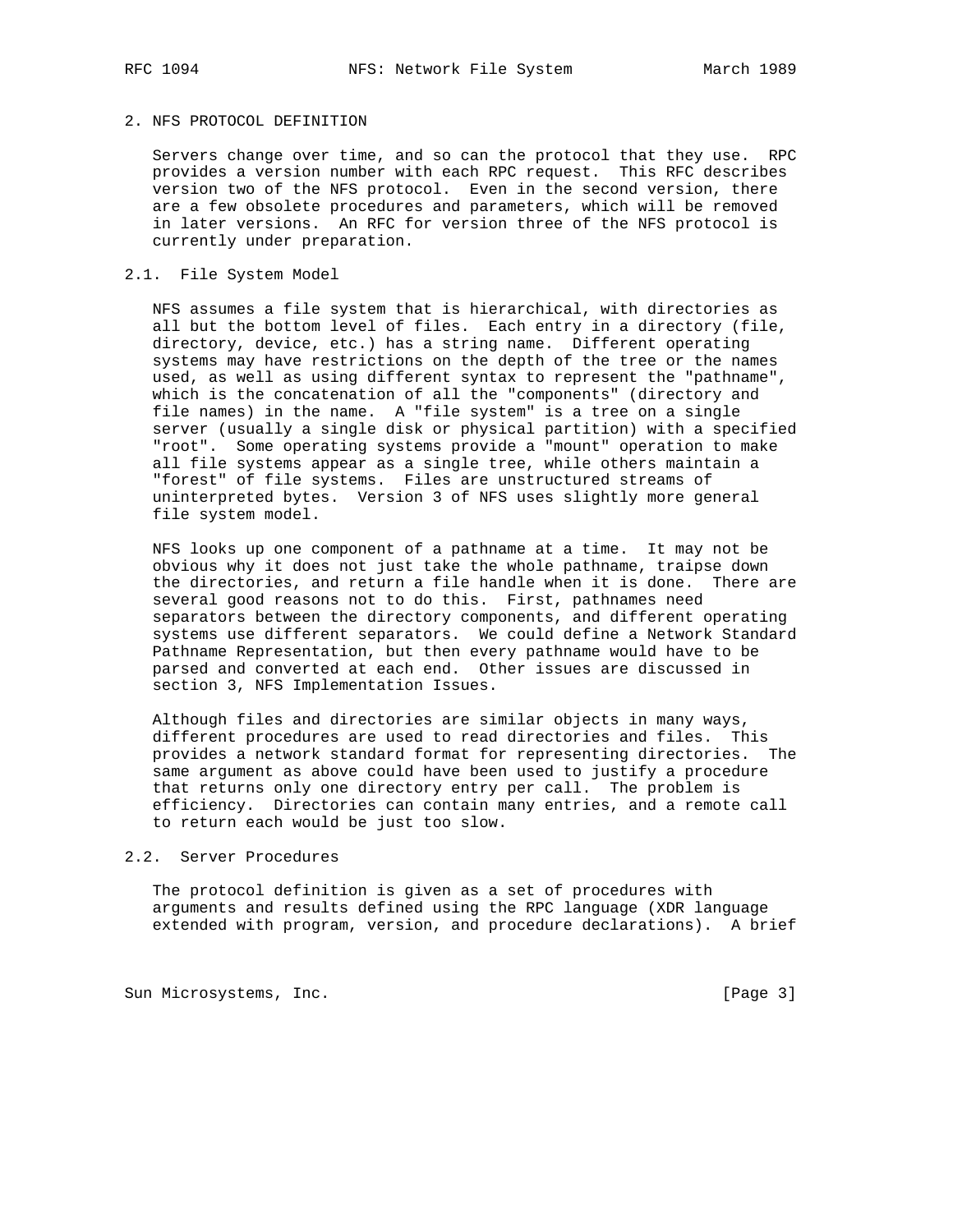description of the function of each procedure should provide enough information to allow implementation. Section 2.3 describes the basic data types in more detail.

 All of the procedures in the NFS protocol are assumed to be synchronous. When a procedure returns to the client, the client can assume that the operation has completed and any data associated with the request is now on stable storage. For example, a client WRITE request may cause the server to update data blocks, filesystem information blocks (such as indirect blocks), and file attribute information (size and modify times). When the WRITE returns to the client, it can assume that the write is safe, even in case of a server crash, and it can discard the data written. This is a very important part of the statelessness of the server. If the server waited to flush data from remote requests, the client would have to save those requests so that it could resend them in case of a server crash.

> \* Remote file service routines \*/ program NFS\_PROGRAM { version NFS\_VERSION { void NFSPROC\_NULL(void) = 0; attrstat  $NFSPROC\_GETATTR(flandle)$  = 1; attrstat  $NFSPROC_SETATTR(satters)$  = 2; void NFSPROC\_ROOT(void) = 3; diropres NFSPROC\_LOOKUP(diropargs) = 4; readlinkres NFSPROC\_READLINK(fhandle) = 5; readres NFSPROC\_READ(readargs) = 6; void NFSPROC WRITECACHE(void) = 7;

Sun Microsystems, Inc. [Page 4]

/\*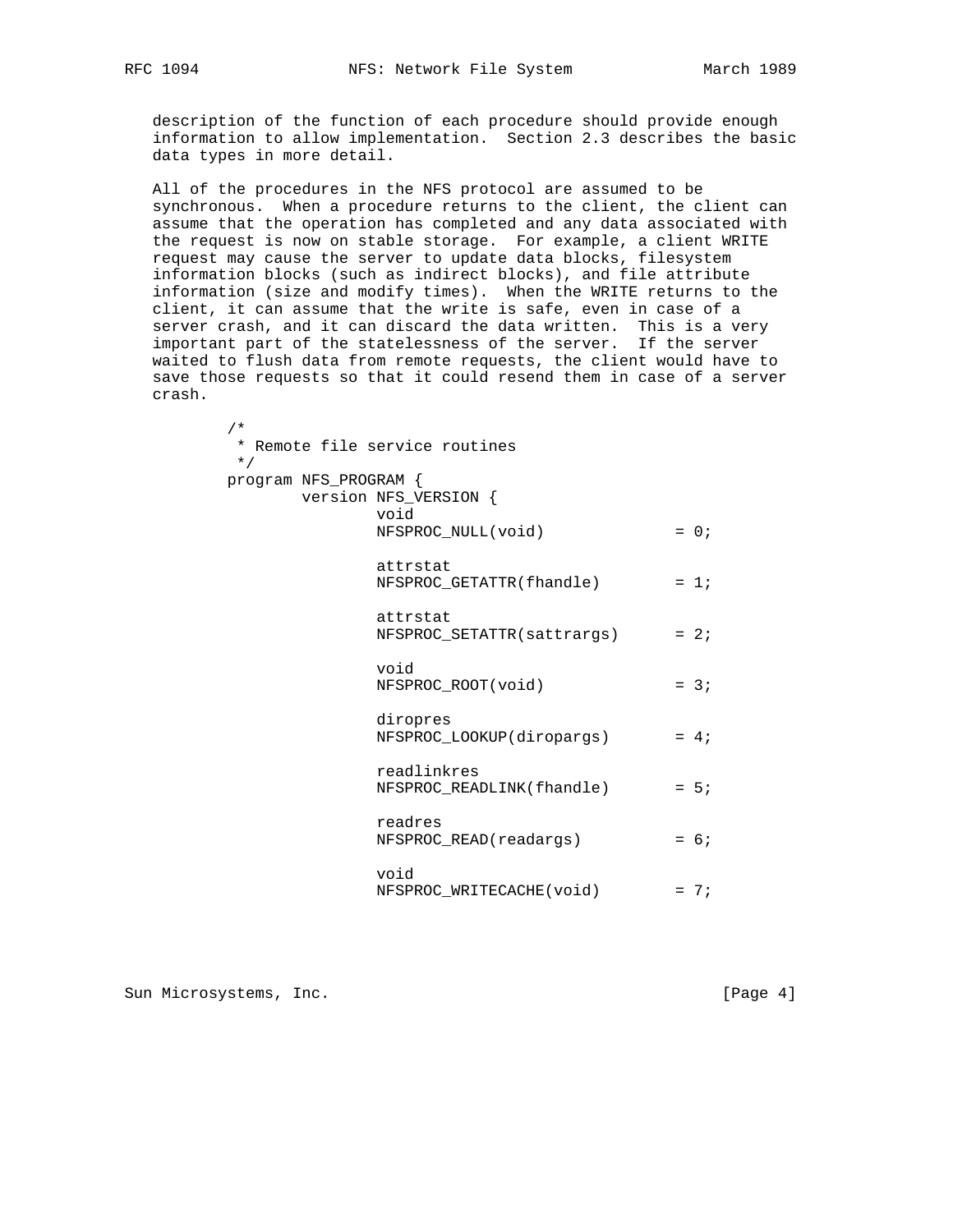|                          | attrstat<br>NFSPROC_WRITE(writeargs)       | $= 8;$  |
|--------------------------|--------------------------------------------|---------|
|                          | diropres<br>NFSPROC_CREATE(createargs)     | $= 9;$  |
|                          | stat<br>NFSPROC_REMOVE(diropargs)          | $= 10;$ |
|                          | stat<br>NFSPROC_RENAME(renameargs)         | $= 11;$ |
|                          | stat<br>NFSPROC_LINK(linkargs)             | $= 12i$ |
|                          | stat<br>NFSPROC_SYMLINK(symlinkargs)       | $= 13;$ |
|                          | diropres<br>NFSPROC MKDIR(createargs)      | $= 14;$ |
|                          | stat<br>NFSPROC_RMDIR(diropargs)           | $= 15;$ |
|                          | readdirres<br>NFSPROC_READDIR(readdirargs) | $= 16;$ |
| $\} = 2i$<br>$= 100003;$ | statfsres<br>NFSPROC_STATFS(fhandle)       | $= 17;$ |
|                          |                                            |         |

2.2.1. Do Nothing

 void NFSPROC\_NULL(void) = 0;

 This procedure does no work. It is made available in all RPC services to allow server response testing and timing.

2.2.2. Get File Attributes

 attrstat NFSPROC\_GETATTR (fhandle) = 1;

 If the reply status is NFS\_OK, then the reply attributes contains the attributes for the file given by the input fhandle.

Sun Microsystems, Inc. [Page 5]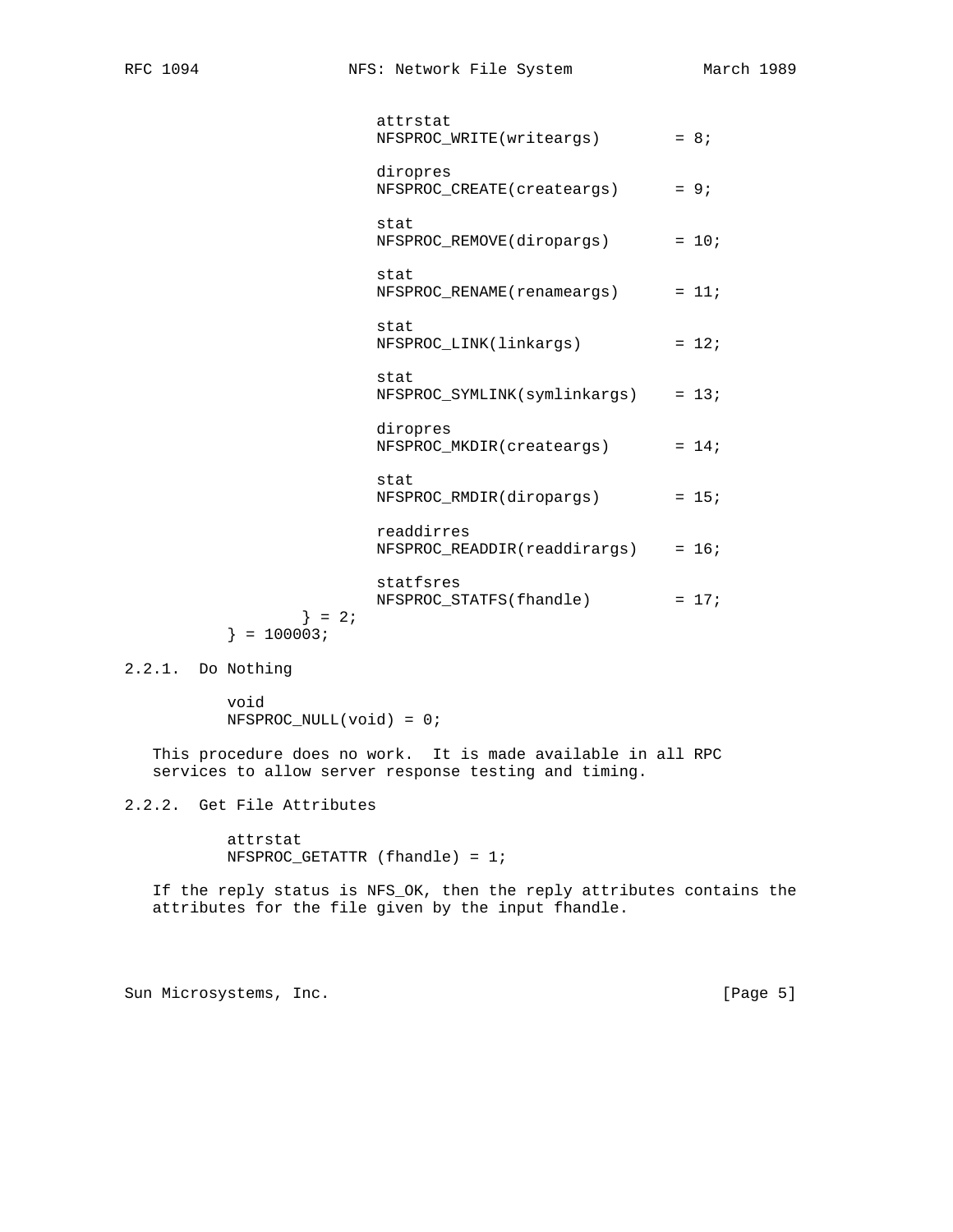2.2.3. Set File Attributes

```
 struct sattrargs {
         fhandle file;
         sattr attributes;
 };
 attrstat
 NFSPROC_SETATTR (sattrargs) = 2;
```
 The "attributes" argument contains fields which are either -1 or are the new value for the attributes of "file". If the reply status is NFS\_OK, then the reply attributes have the attributes of the file after the "SETATTR" operation has completed.

 Notes: The use of -1 to indicate an unused field in "attributes" is changed in the next version of the protocol.

2.2.4. Get Filesystem Root

 void NFSPROC\_ROOT(void) = 3;

 Obsolete. This procedure is no longer used because finding the root file handle of a filesystem requires moving pathnames between client and server. To do this right, we would have to define a network standard representation of pathnames. Instead, the function of looking up the root file handle is done by the MNTPROC\_MNT procedure. (See Appendix A, "Mount Protocol Definition", for details).

2.2.5. Look Up File Name

 diropres NFSPROC\_LOOKUP(diropargs) = 4;

 If the reply "status" is NFS\_OK, then the reply "file" and reply "attributes" are the file handle and attributes for the file "name" in the directory given by "dir" in the argument.

2.2.6. Read From Symbolic Link

 union readlinkres switch (stat status) { case NFS\_OK: path data; default: void; };

Sun Microsystems, Inc. [Page 6]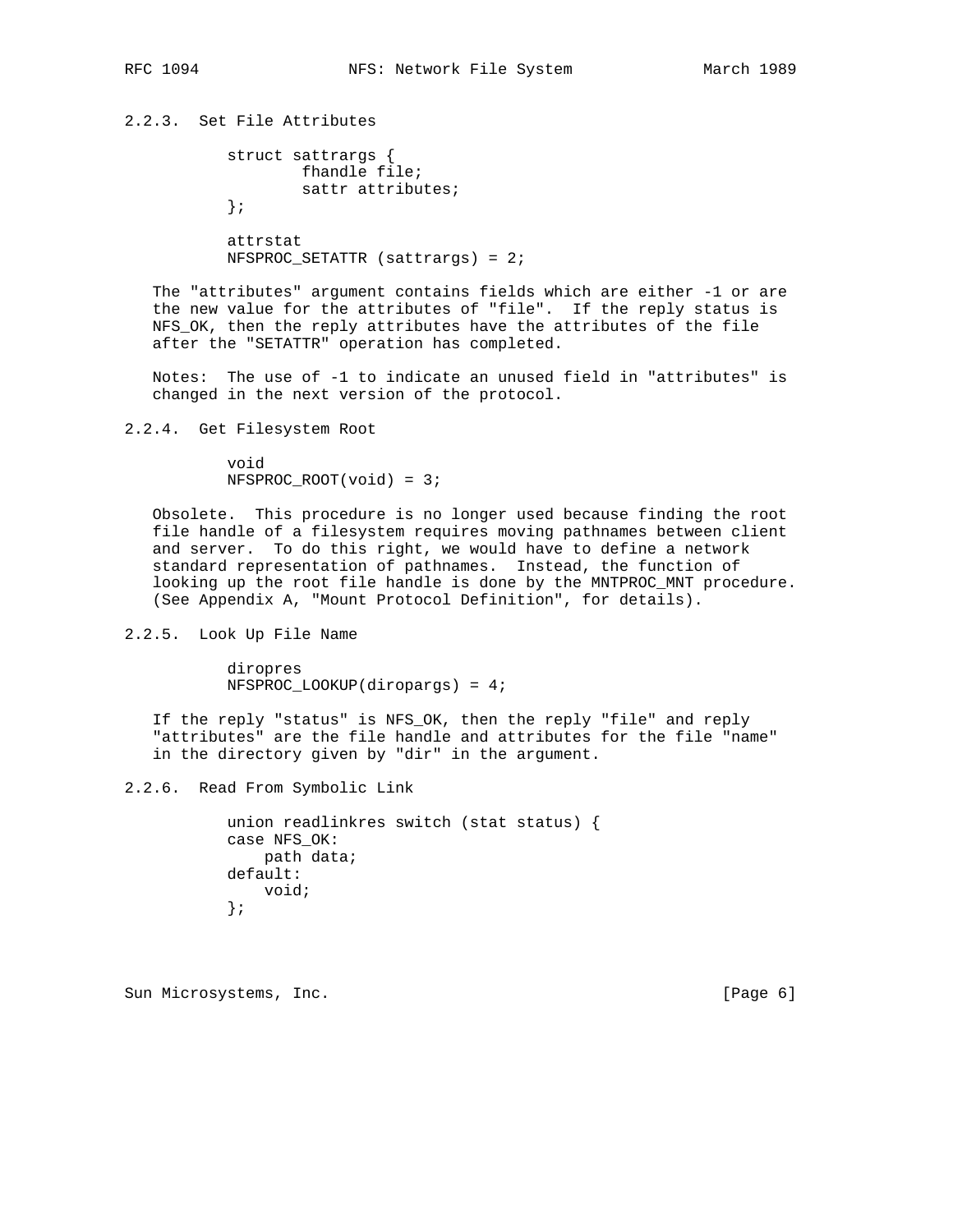readlinkres NFSPROC\_READLINK(fhandle) = 5; If "status" has the value NFS\_OK, then the reply "data" is the data in the symbolic link given by the file referred to by the fhandle argument. Notes: Since NFS always parses pathnames on the client, the pathname in a symbolic link may mean something different (or be meaningless) on a different client or on the server if a different pathname syntax is used. 2.2.7. Read From File struct readargs { fhandle file; unsigned offset; unsigned count; unsigned totalcount; }; union readres switch (stat status) { case NFS\_OK: fattr attributes; nfsdata data; default: void; }; readres NFSPROC\_READ(readargs) = 6;

 Returns up to "count" bytes of "data" from the file given by "file", starting at "offset" bytes from the beginning of the file. The first byte of the file is at offset zero. The file attributes after the read takes place are returned in "attributes".

 Notes: The argument "totalcount" is unused, and is removed in the next protocol revision.

2.2.8. Write to Cache

 void NFSPROC\_WRITECACHE(void) = 7;

To be used in the next protocol revision.

Sun Microsystems, Inc. [Page 7]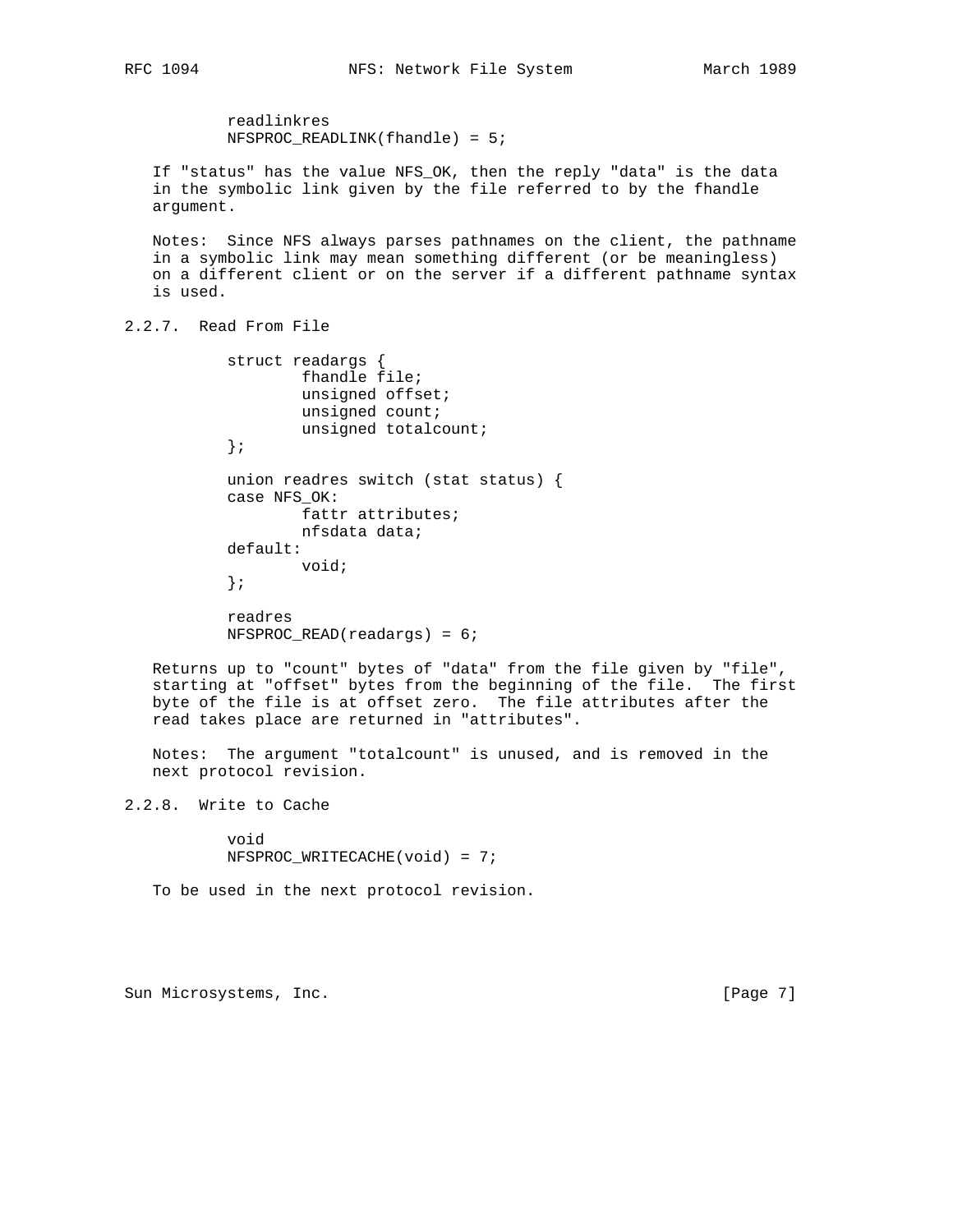2.2.9. Write to File

```
 struct writeargs {
         fhandle file;
         unsigned beginoffset;
         unsigned offset;
         unsigned totalcount;
         nfsdata data;
 };
```
 attrstat NFSPROC\_WRITE(writeargs) = 8;

 Writes "data" beginning "offset" bytes from the beginning of "file". The first byte of the file is at offset zero. If the reply "status" is NFS\_OK, then the reply "attributes" contains the attributes of the file after the write has completed. The write operation is atomic. Data from this "WRITE" will not be mixed with data from another client's "WRITE".

 Notes: The arguments "beginoffset" and "totalcount" are ignored and are removed in the next protocol revision.

2.2.10. Create File

```
 struct createargs {
         diropargs where;
         sattr attributes;
 };
```
 diropres NFSPROC\_CREATE(createargs) = 9;

 The file "name" is created in the directory given by "dir". The initial attributes of the new file are given by "attributes". A reply "status" of NFS\_OK indicates that the file was created, and reply "file" and reply "attributes" are its file handle and attributes. Any other reply "status" means that the operation failed and no file was created.

 Notes: This routine should pass an exclusive create flag, meaning "create the file only if it is not already there".

2.2.11. Remove File

 stat NFSPROC\_REMOVE(diropargs) = 10;

Sun Microsystems, Inc. [Page 8]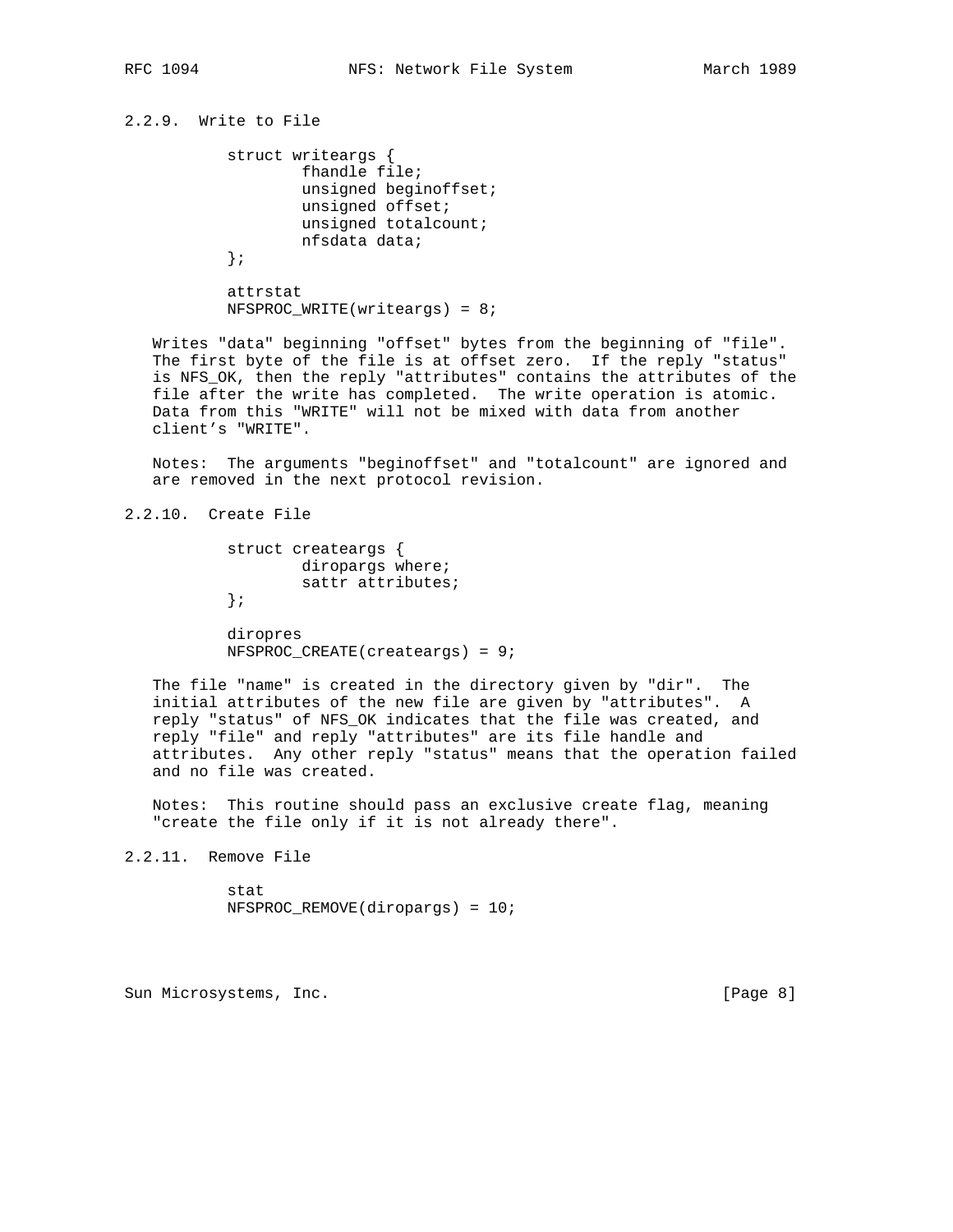The file "name" is removed from the directory given by "dir". A reply of NFS\_OK means the directory entry was removed.

Notes: possibly non-idempotent operation.

2.2.12. Rename File

```
 struct renameargs {
         diropargs from;
          diropargs to;
 };
```
 stat NFSPROC\_RENAME(renameargs) = 11;

 The existing file "from.name" in the directory given by "from.dir" is renamed to "to.name" in the directory given by "to.dir". If the reply is NFS\_OK, the file was renamed. The RENAME operation is atomic on the server; it cannot be interrupted in the middle.

Notes: possibly non-idempotent operation.

```
2.2.13. Create Link to File
```
Procedure 12, Version 2.

```
 struct linkargs {
          fhandle from;
         diropargs to;
 };
 stat
 NFSPROC_LINK(linkargs) = 12;
```
 Creates the file "to.name" in the directory given by "to.dir", which is a hard link to the existing file given by "from". If the return value is NFS\_OK, a link was created. Any other return value indicates an error, and the link was not created.

 A hard link should have the property that changes to either of the linked files are reflected in both files. When a hard link is made to a file, the attributes for the file should have a value for "nlink" that is one greater than the value before the link.

Notes: possibly non-idempotent operation.

Sun Microsystems, Inc. [Page 9]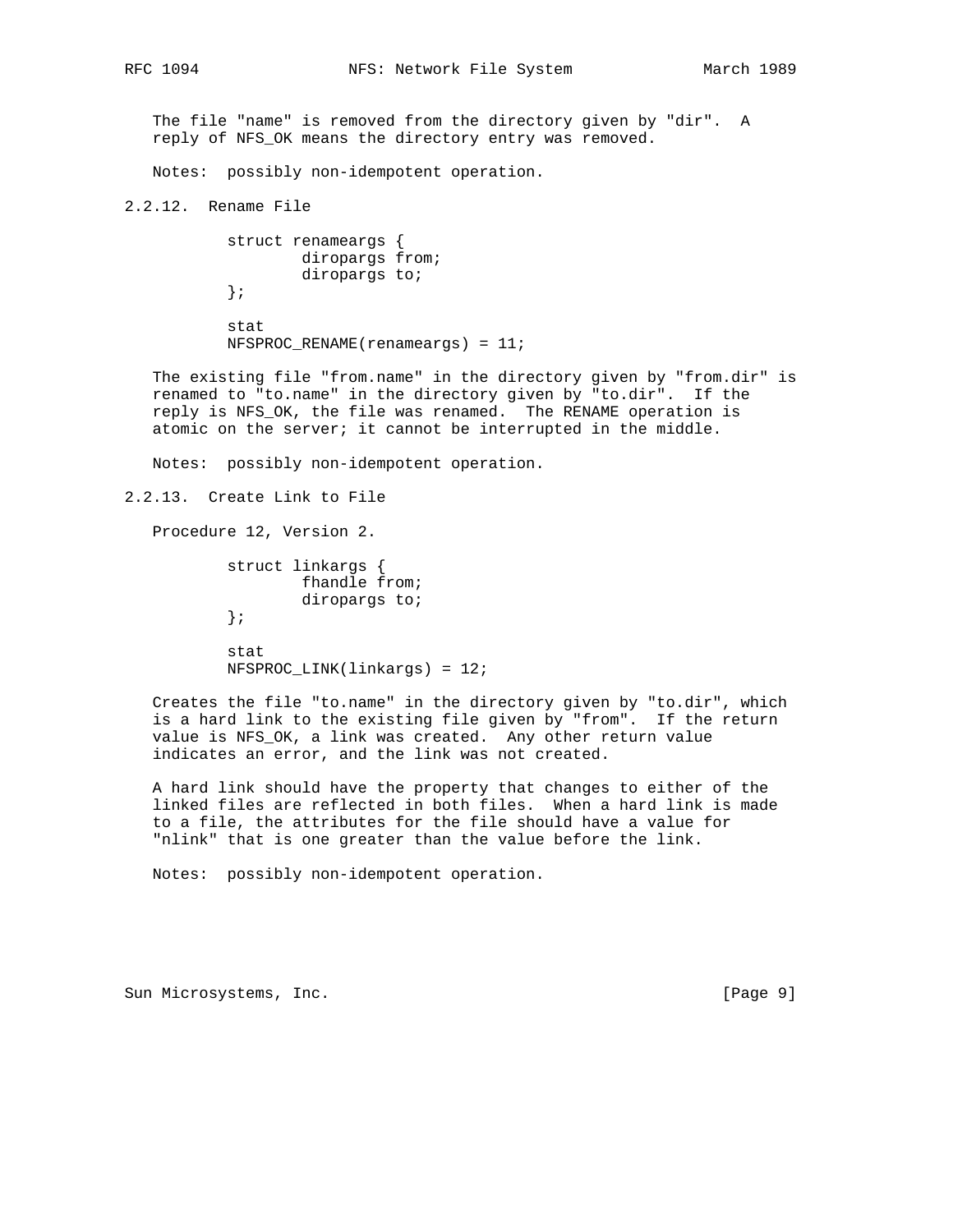# 2.2.14. Create Symbolic Link

```
 struct symlinkargs {
         diropargs from;
         path to;
         sattr attributes;
 };
```
 stat NFSPROC\_SYMLINK(symlinkargs) = 13;

 Creates the file "from.name" with ftype NFLNK in the directory given by "from.dir". The new file contains the pathname "to" and has initial attributes given by "attributes". If the return value is NFS\_OK, a link was created. Any other return value indicates an error, and the link was not created.

 A symbolic link is a pointer to another file. The name given in "to" is not interpreted by the server, only stored in the newly created file. When the client references a file that is a symbolic link, the contents of the symbolic link are normally transparently reinterpreted as a pathname to substitute. A READLINK operation returns the data to the client for interpretation.

 Notes: On UNIX servers the attributes are never used, since symbolic links always have mode 0777.

2.2.15. Create Directory

 diropres NFSPROC\_MKDIR (createargs) = 14;

 The new directory "where.name" is created in the directory given by "where.dir". The initial attributes of the new directory are given by "attributes". A reply "status" of NFS\_OK indicates that the new directory was created, and reply "file" and reply "attributes" are its file handle and attributes. Any other reply "status" means that the operation failed and no directory was created.

Notes: possibly non-idempotent operation.

2.2.16. Remove Directory

 stat NFSPROC\_RMDIR(diropargs) = 15;

Sun Microsystems, Inc. [Page 10]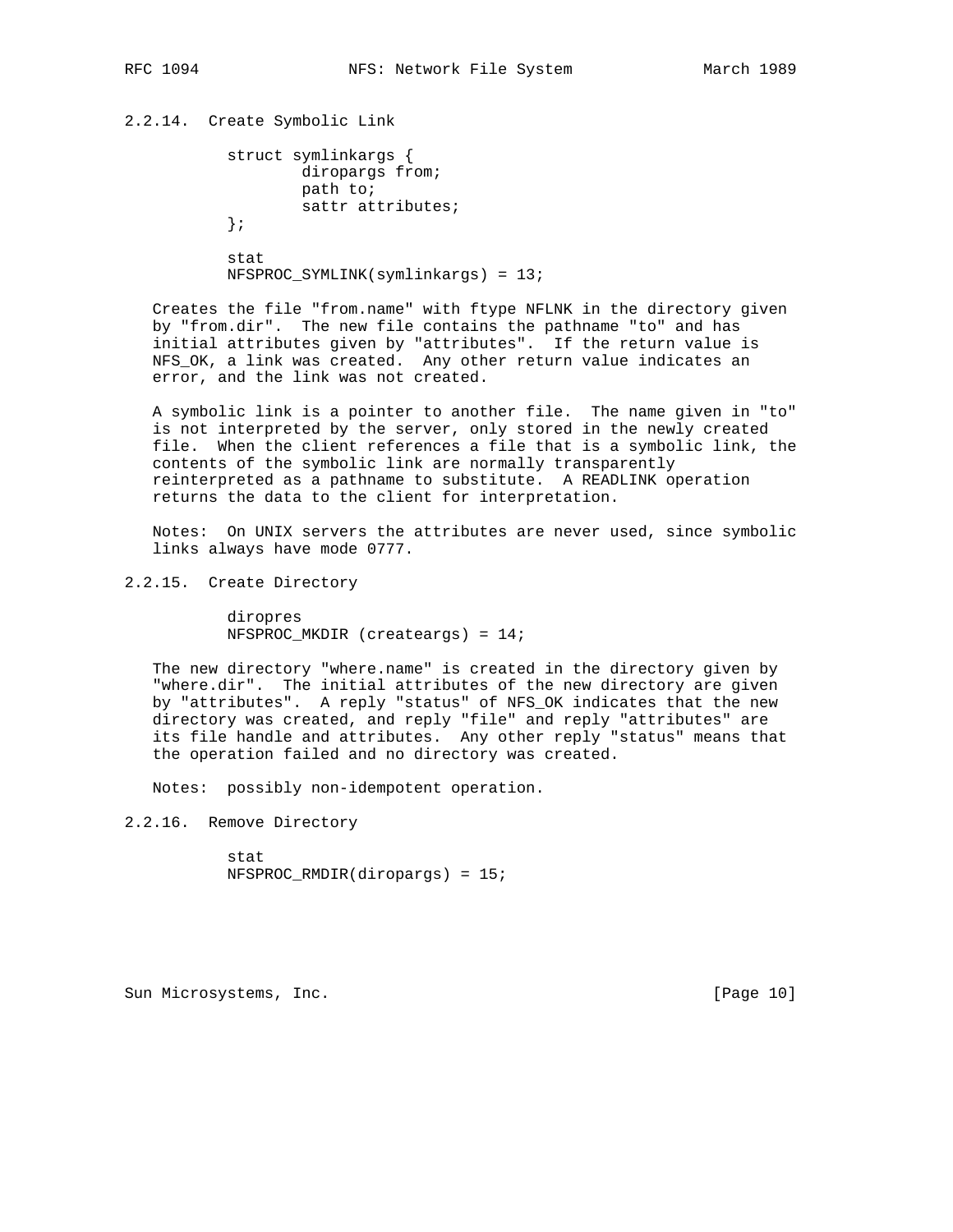The existing empty directory "name" in the directory given by "dir" is removed. If the reply is NFS\_OK, the directory was removed.

Notes: possibly non-idempotent operation.

```
2.2.17. Read From Directory
```

```
 struct readdirargs {
         fhandle dir;
         nfscookie cookie;
         unsigned count;
 };
 struct entry {
         unsigned fileid;
         filename name;
         nfscookie cookie;
         entry *nextentry;
 };
 union readdirres switch (stat status) {
 case NFS_OK:
         struct {
                 entry *entries;
                  bool eof;
          } readdirok;
 default:
         void;
 };
 readdirres
 NFSPROC_READDIR (readdirargs) = 16;
```
 Returns a variable number of directory entries, with a total size of up to "count" bytes, from the directory given by "dir". If the returned value of "status" is NFS\_OK, then it is followed by a variable number of "entry"s. Each "entry" contains a "fileid" which consists of a unique number to identify the file within a filesystem, the "name" of the file, and a "cookie" which is an opaque pointer to the next entry in the directory. The cookie is used in the next READDIR call to get more entries starting at a given point in the directory. The special cookie zero (all bits zero) can be used to get the entries starting at the beginning of the directory. The "fileid" field should be the same number as the "fileid" in the the attributes of the file. (See section "2.3.5. fattr" under "Basic Data Types".) The "eof" flag has a value of TRUE if there are no more entries in the directory.

Sun Microsystems, Inc. [Page 11]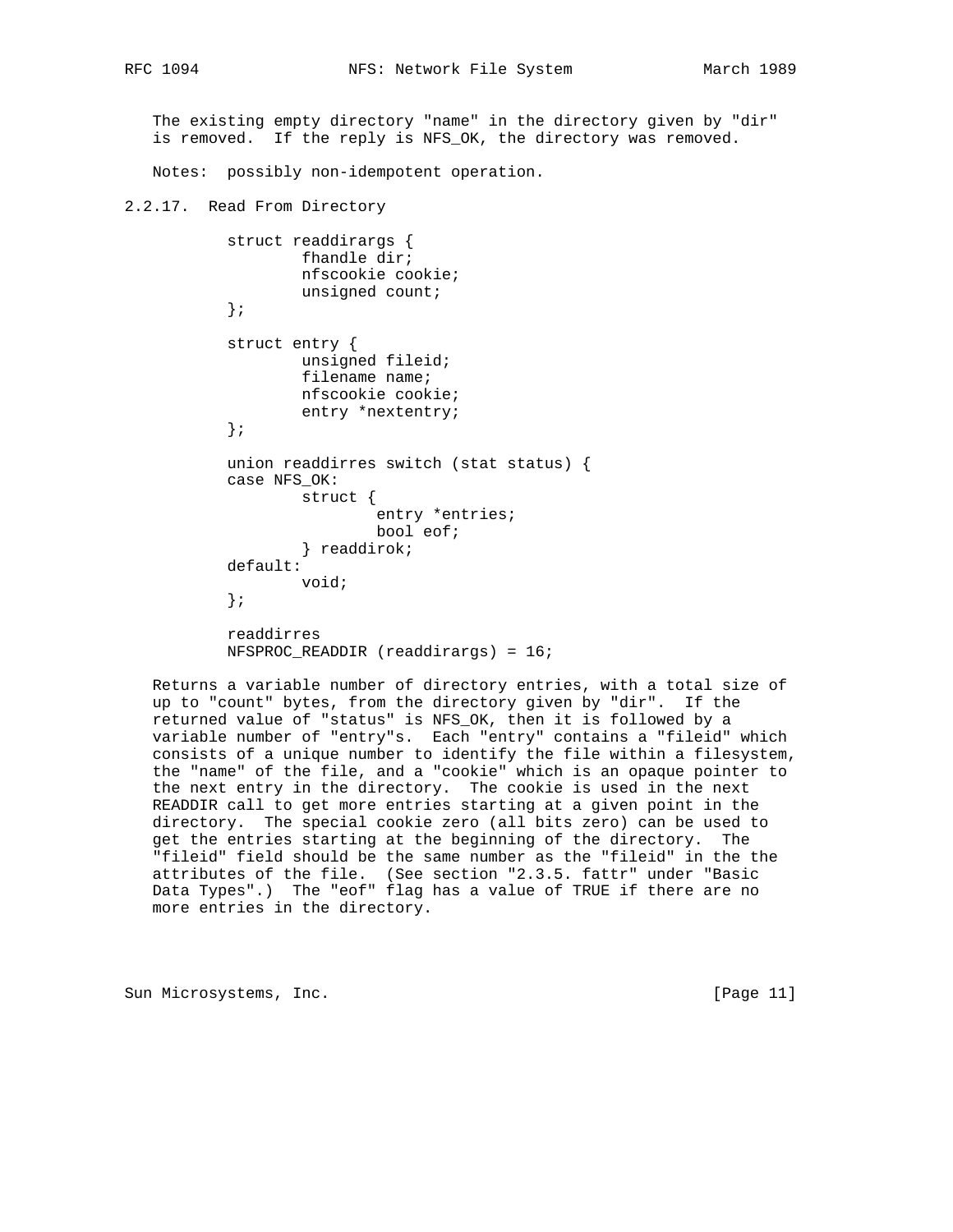```
2.2.18. Get Filesystem Attributes
```

```
 union statfsres (stat status) {
 case NFS_OK:
     struct {
         unsigned tsize;
         unsigned bsize;
         unsigned blocks;
         unsigned bfree;
         unsigned bavail;
     } info;
 default:
         void;
 };
 statfsres
 NFSPROC_STATFS(fhandle) = 17;
```
 If the reply "status" is NFS\_OK, then the reply "info" gives the attributes for the filesystem that contains file referred to by the input fhandle. The attribute fields contain the following values:

- tsize The optimum transfer size of the server in bytes. This is the number of bytes the server would like to have in the data part of READ and WRITE requests.
- bsize The block size in bytes of the filesystem.
- blocks The total number of "bsize" blocks on the filesystem.
- bfree The number of free "bsize" blocks on the filesystem.
- bavail The number of "bsize" blocks available to non-privileged users.

 Notes: This call does not work well if a filesystem has variable size blocks.

# 2.3. Basic Data Types

 The following XDR definitions are basic structures and types used in other structures described further on.

2.3.1. stat

 enum stat {  $NFS_OK = 0$ , NFSERR\_PERM=1,

Sun Microsystems, Inc. [Page 12]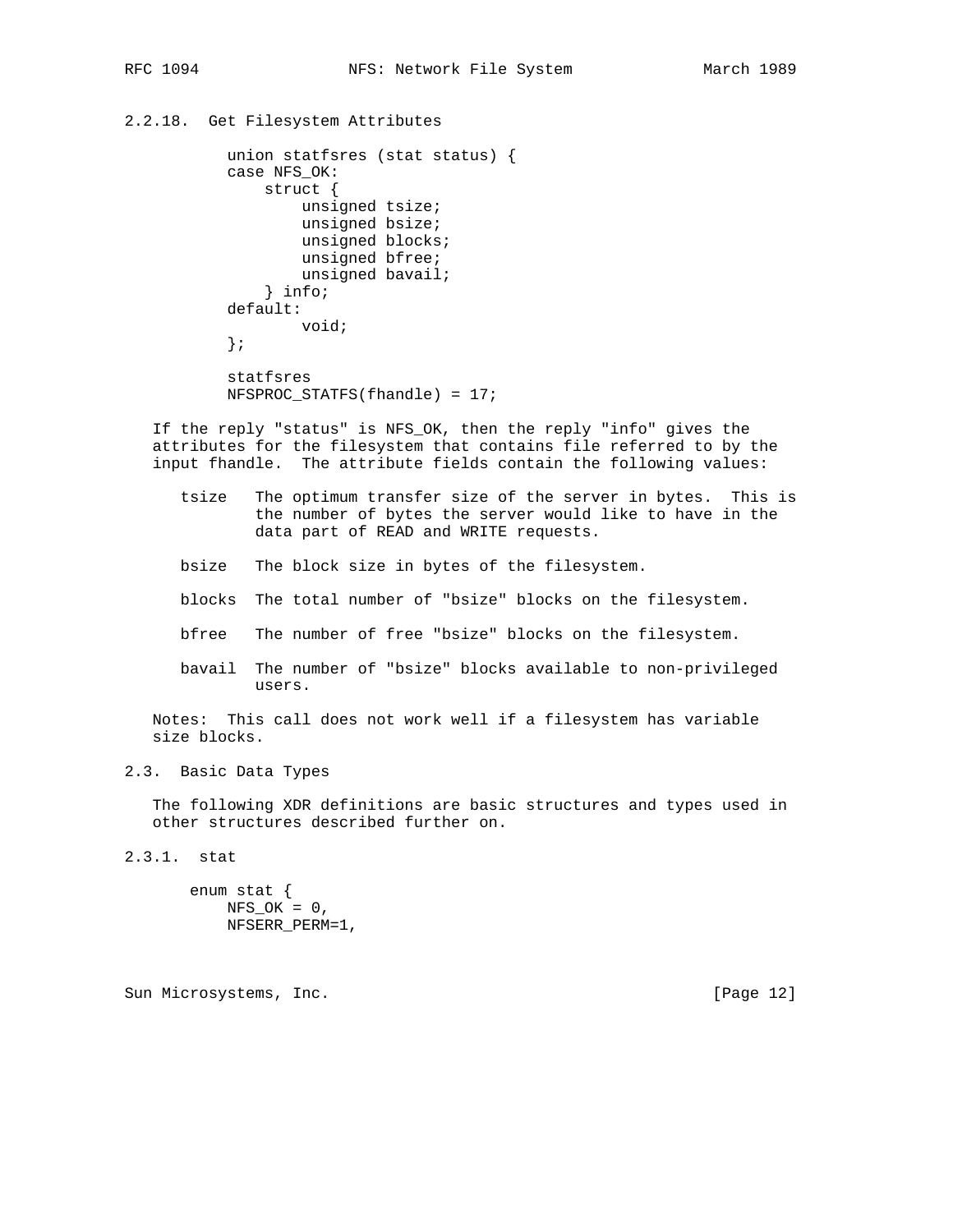```
 NFSERR_NOENT=2,
     NFSERR_IO=5,
     NFSERR_NXIO=6,
     NFSERR_ACCES=13,
     NFSERR_EXIST=17,
     NFSERR_NODEV=19,
     NFSERR_NOTDIR=20,
     NFSERR_ISDIR=21,
     NFSERR_FBIG=27,
     NFSERR_NOSPC=28,
     NFSERR_ROFS=30,
     NFSERR_NAMETOOLONG=63,
     NFSERR_NOTEMPTY=66,
     NFSERR_DQUOT=69,
     NFSERR_STALE=70,
     NFSERR_WFLUSH=99
 };
```
 The "stat" type is returned with every procedure's results. A value of NFS\_OK indicates that the call completed successfully and the results are valid. The other values indicate some kind of error occurred on the server side during the servicing of the procedure. The error values are derived from UNIX error numbers.

#### NFSERR\_PERM

 Not owner. The caller does not have correct ownership to perform the requested operation.

NFSERR\_NOENT

 No such file or directory. The file or directory specified does not exist.

## NFSERR\_IO

 Some sort of hard error occurred when the operation was in progress. This could be a disk error, for example.

# NFSERR\_NXIO

No such device or address.

# NFSERR\_ACCES

 Permission denied. The caller does not have the correct permission to perform the requested operation.

### NFSERR\_EXIST

File exists. The file specified already exists.

#### NFSERR\_NODEV

No such device.

Sun Microsystems, Inc. [Page 13]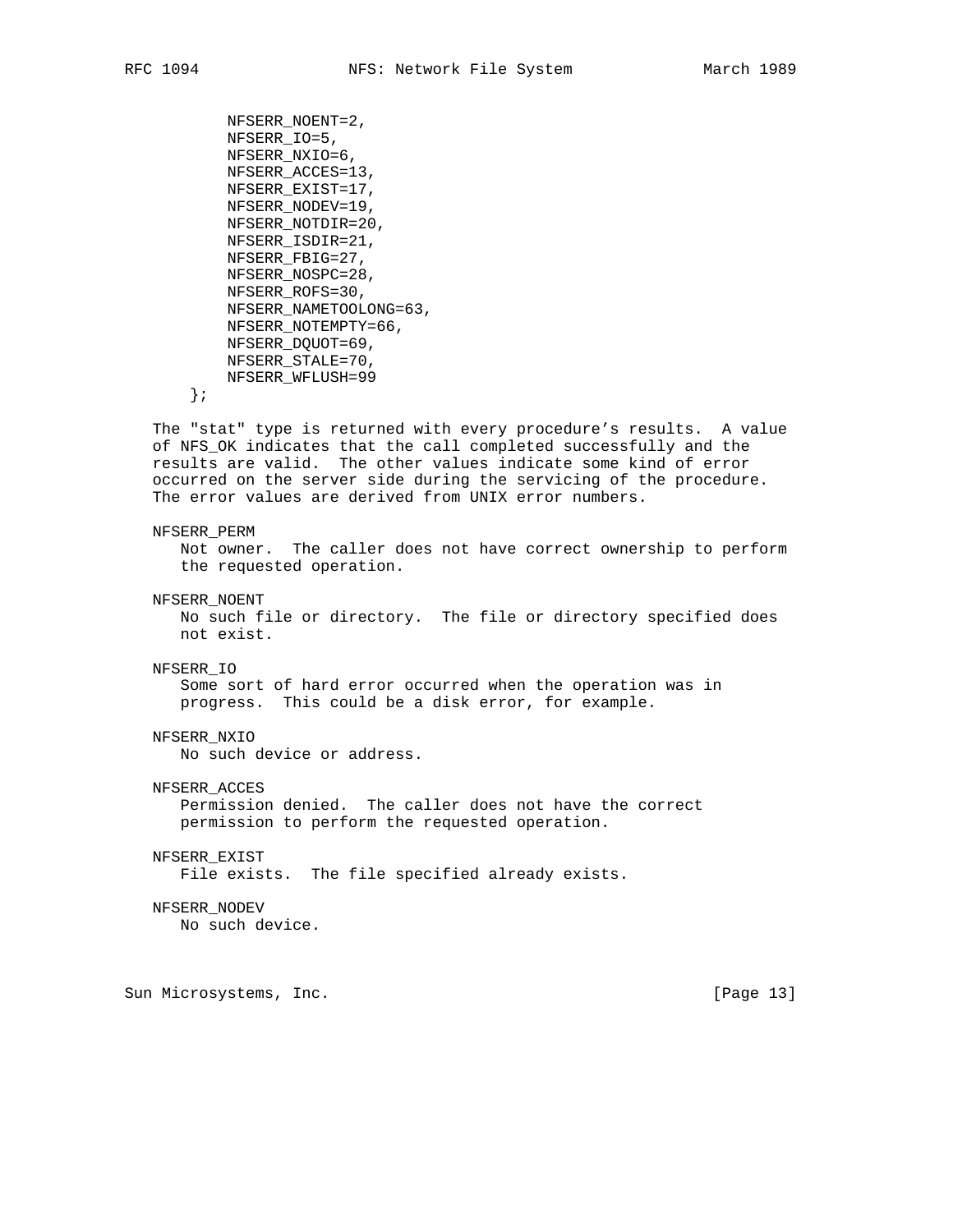NFSERR\_NOTDIR Not a directory. The caller specified a non-directory in a directory operation. NFSERR\_ISDIR Is a directory. The caller specified a directory in a non directory operation. NFSERR\_FBIG File too large. The operation caused a file to grow beyond the server's limit. NFSERR\_NOSPC No space left on device. The operation caused the server's filesystem to reach its limit. NFSERR\_ROFS Read-only filesystem. Write attempted on a read-only filesystem. NFSERR\_NAMETOOLONG File name too long. The file name in an operation was too long. NFSERR\_NOTEMPTY Directory not empty. Attempted to remove a directory that was not empty. NFSERR\_DQUOT Disk quota exceeded. The client's disk quota on the server has been exceeded. NFSERR\_STALE The "fhandle" given in the arguments was invalid. That is, the file referred to by that file handle no longer exists, or access to it has been revoked. NFSERR\_WFLUSH The server's write cache used in the "WRITECACHE" call got flushed to disk.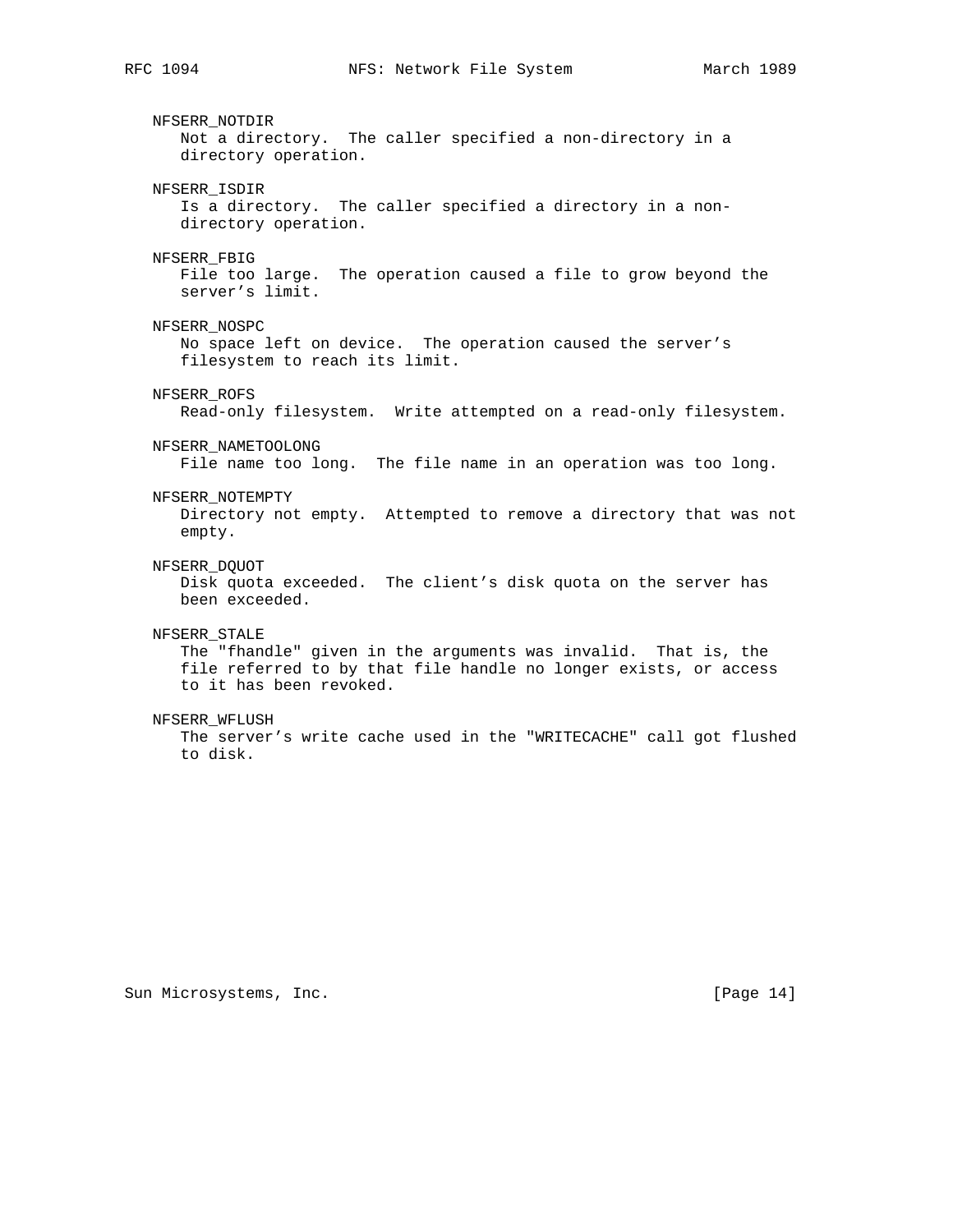# 2.3.2. ftype

```
 enum ftype {
    NFNON = 0,
    NFREG = 1,
    NFDIR = 2,
    NFBLK = 3,
    NFCHR = 4,
     NFLNK = 5
```
};

 The enumeration "ftype" gives the type of a file. The type NFNON indicates a non-file, NFREG is a regular file, NFDIR is a directory, NFBLK is a block-special device, NFCHR is a character special device, and NFLNK is a symbolic link.

# 2.3.3. fhandle

typedef opaque fhandle[FHSIZE];

 The "fhandle" is the file handle passed between the server and the client. All file operations are done using file handles to refer to a file or directory. The file handle can contain whatever information the server needs to distinguish an individual file.

# 2.3.4. timeval

 struct timeval { unsigned int seconds; unsigned int useconds; };

 The "timeval" structure is the number of seconds and microseconds since midnight January 1, 1970, Greenwich Mean Time. It is used to pass time and date information.

# 2.3.5. fattr

 struct fattr { ftype type; unsigned int mode; unsigned int nlink; unsigned int uid; unsigned int gid; unsigned int size; unsigned int blocksize; unsigned int rdev; unsigned int blocks;

Sun Microsystems, Inc. [Page 15]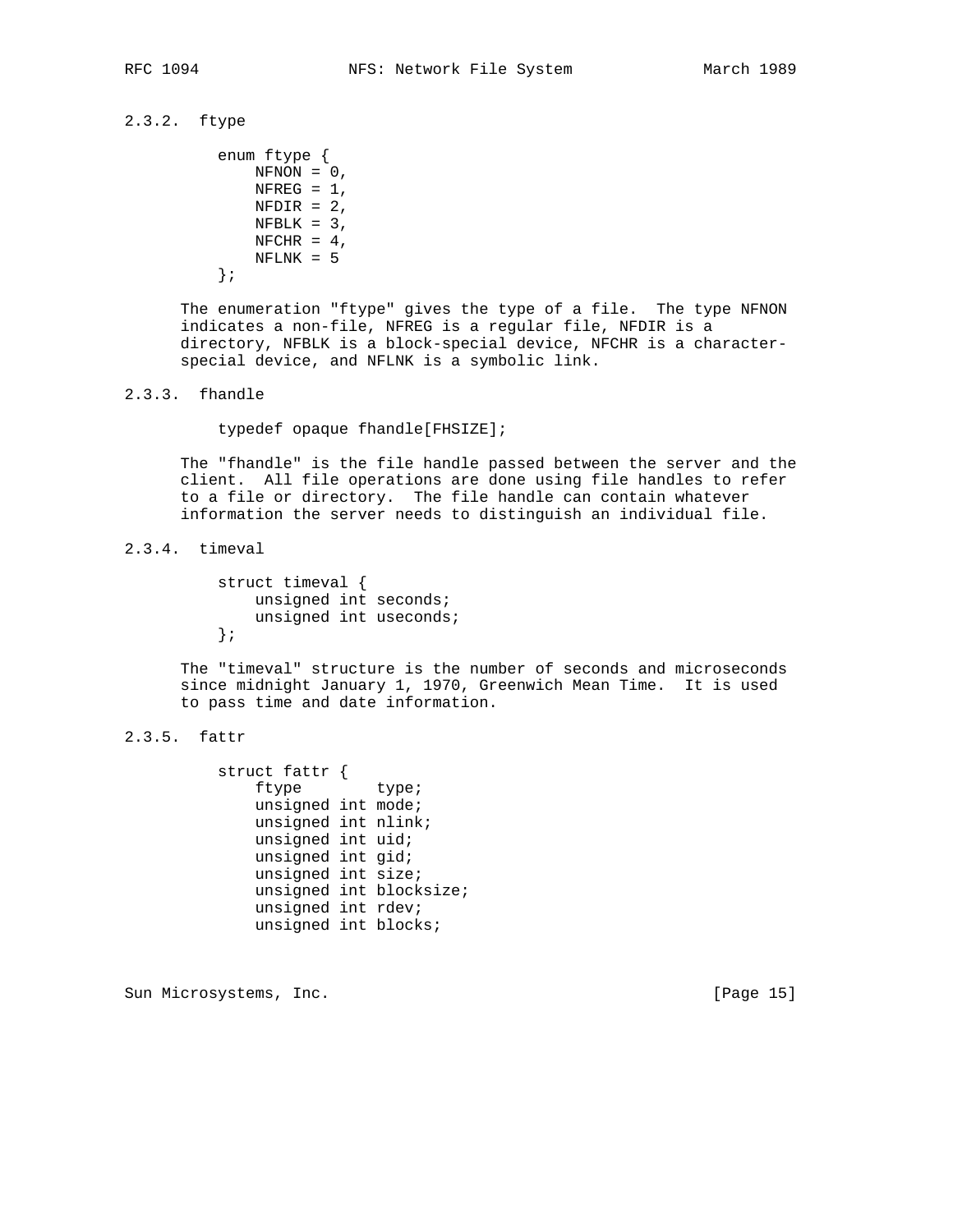unsigned int fsid; unsigned int fileid; timeval atime; timeval mtime; timeval ctime; };

> The "fattr" structure contains the attributes of a file; "type" is the type of the file; "nlink" is the number of hard links to the file (the number of different names for the same file); "uid" is the user identification number of the owner of the file; "gid" is the group identification number of the group of the file; "size" is the size in bytes of the file; "blocksize" is the size in bytes of a block of the file; "rdev" is the device number of the file if it is type NFCHR or NFBLK; "blocks" is the number of blocks the file takes up on disk; "fsid" is the file system identifier for the filesystem containing the file; "fileid" is a number that uniquely identifies the file within its filesystem; "atime" is the time when the file was last accessed for either read or write; "mtime" is the time when the file data was last modified (written); and "ctime" is the time when the status of the file was last changed. Writing to the file also changes "ctime" if the size of the file changes.

 "Mode" is the access mode encoded as a set of bits. Notice that the file type is specified both in the mode bits and in the file type. This is really a bug in the protocol and will be fixed in future versions. The descriptions given below specify the bit positions using octal numbers.

 0040000 This is a directory; "type" field should be NFDIR. 0020000 This is a character special file; "type" field should be NFCHR. 0060000 This is a block special file; "type" field should be NFBLK. 0100000 This is a regular file; "type" field should be NFREG. 0120000 This is a symbolic link file; "type" field should be NFLNK. 0140000 This is a named socket; "type" field should be NFNON. 0004000 Set user id on execution. 0002000 Set group id on execution. 0001000 Save swapped text even after use. 0000400 Read permission for owner. 0000200 Write permission for owner. 0000100 Execute and search permission for owner. 0000040 Read permission for group. 0000020 Write permission for group. 0000010 Execute and search permission for group.

Sun Microsystems, Inc. [Page 16]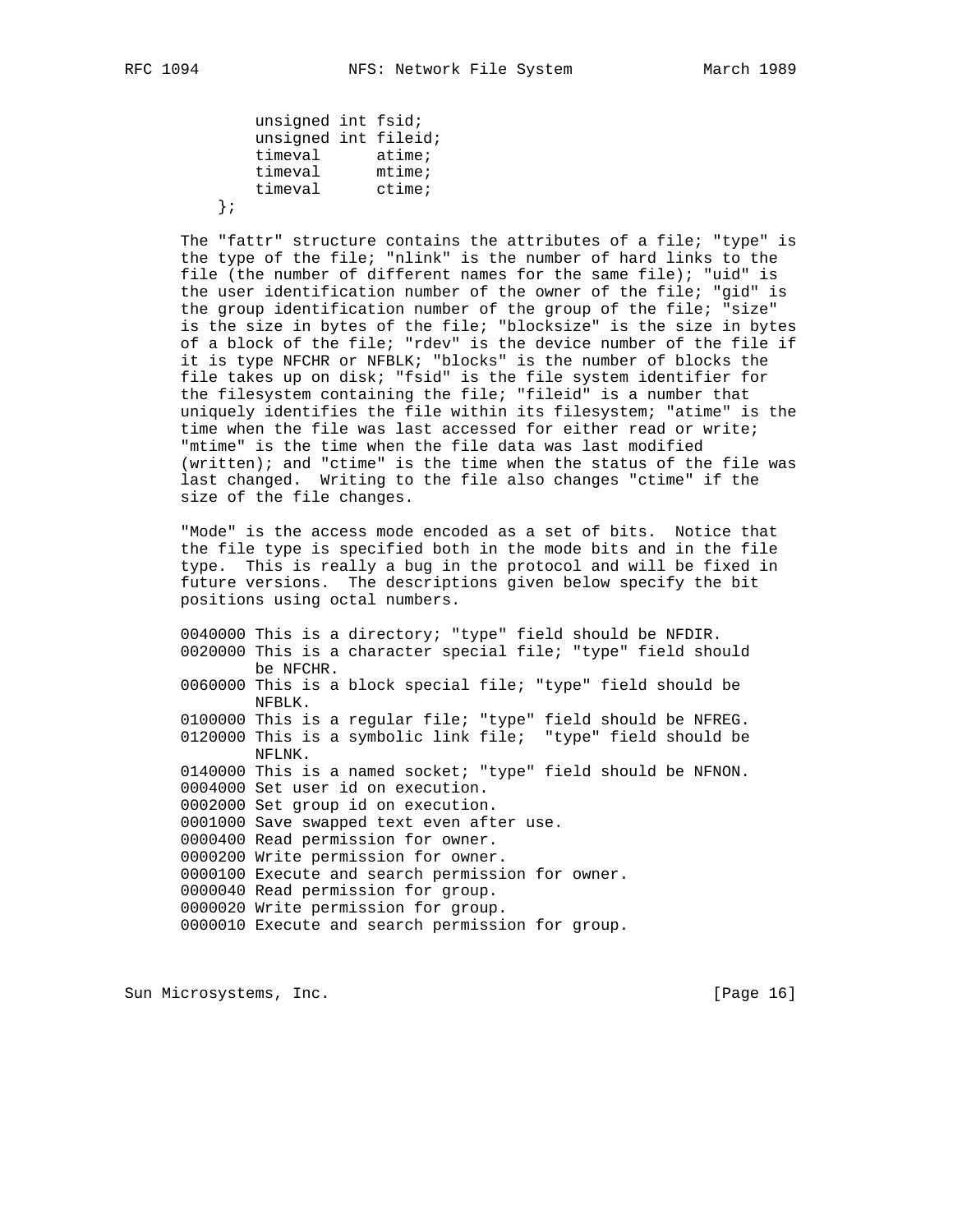0000004 Read permission for others. 0000002 Write permission for others. 0000001 Execute and search permission for others.

 Notes: The bits are the same as the mode bits returned by the stat(2) system call in UNIX. The file type is specified both in the mode bits and in the file type. This is fixed in future versions.

 The "rdev" field in the attributes structure is an operating system specific device specifier. It will be removed and generalized in the next revision of the protocol.

# 2.3.6. sattr

 struct sattr { unsigned int mode; unsigned int uid; unsigned int gid; unsigned int size; timeval atime; timeval mtime; };

 The "sattr" structure contains the file attributes which can be set from the client. The fields are the same as for "fattr" above. A "size" of zero means the file should be truncated. A value of -1 indicates a field that should be ignored.

# 2.3.7. filename

typedef string filename<MAXNAMLEN>;

 The type "filename" is used for passing file names or pathname components.

2.3.8. path

typedef string path<MAXPATHLEN>;

 The type "path" is a pathname. The server considers it as a string with no internal structure, but to the client it is the name of a node in a filesystem tree.

2.3.9. attrstat

 union attrstat switch (stat status) { case NFS\_OK:

Sun Microsystems, Inc. [Page 17]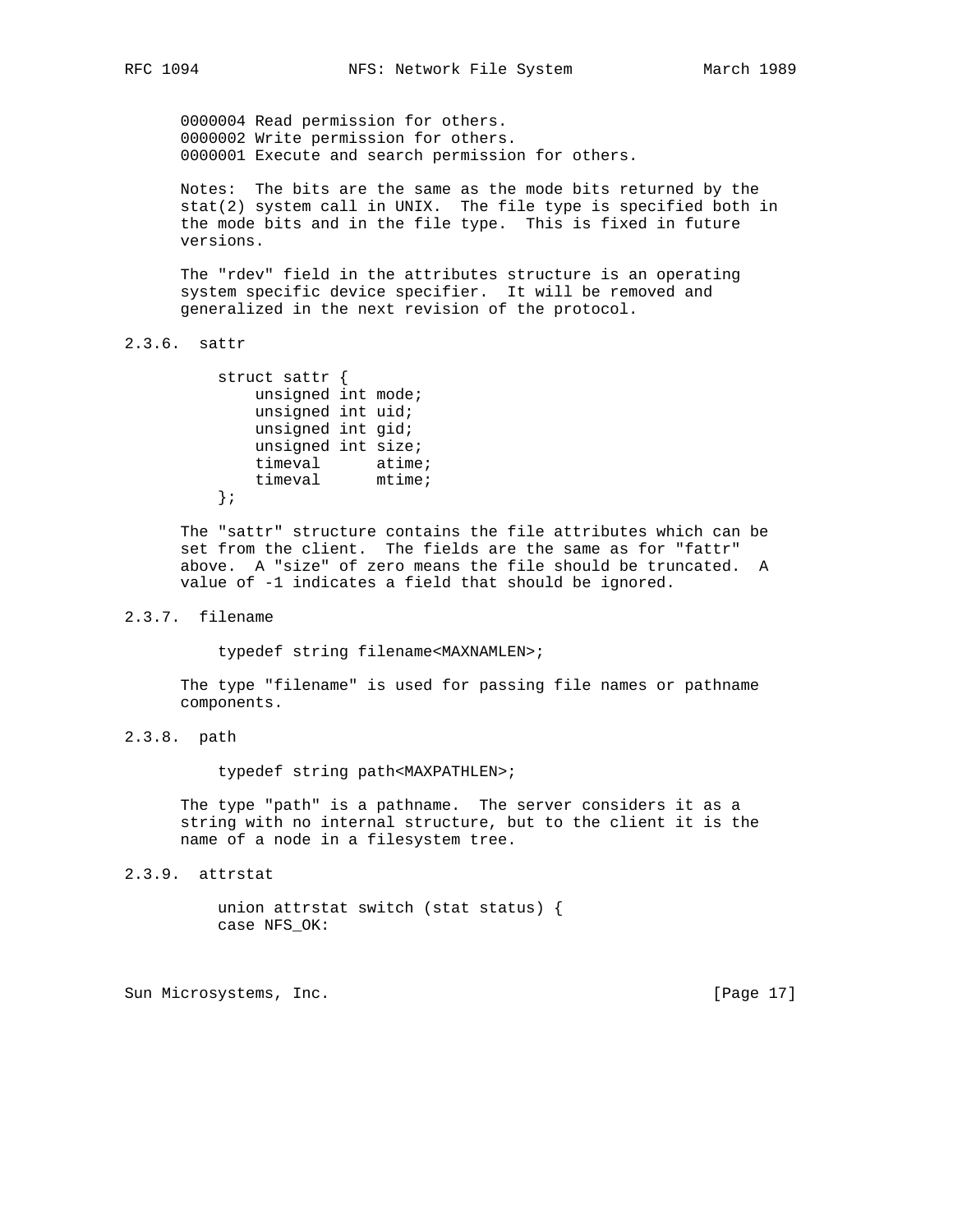```
 fattr attributes;
 default:
     void;
 };
```
 The "attrstat" structure is a common procedure result. It contains a "status" and, if the call succeeded, it also contains the attributes of the file on which the operation was done.

# 2.3.10. diropargs

```
 struct diropargs {
     fhandle dir;
     filename name;
 };
```
 The "diropargs" structure is used in directory operations. The "fhandle" "dir" is the directory in which to find the file "name". A directory operation is one in which the directory is affected.

2.3.11. diropres

```
 union diropres switch (stat status) {
 case NFS_OK:
     struct {
         fhandle file;
         fattr attributes;
     } diropok;
 default:
     void;
 };
```
 The results of a directory operation are returned in a "diropres" structure. If the call succeeded, a new file handle "file" and the "attributes" associated with that file are returned along with the "status".

3. NFS IMPLEMENTATION ISSUES

 The NFS protocol was designed to allow different operating systems to share files. However, since it was designed in a UNIX environment, many operations have semantics similar to the operations of the UNIX file system. This section discusses some of the implementation specific details and semantic issues.

3.1. Server/Client Relationship

The NFS protocol is designed to allow servers to be as simple and

Sun Microsystems, Inc. [Page 18]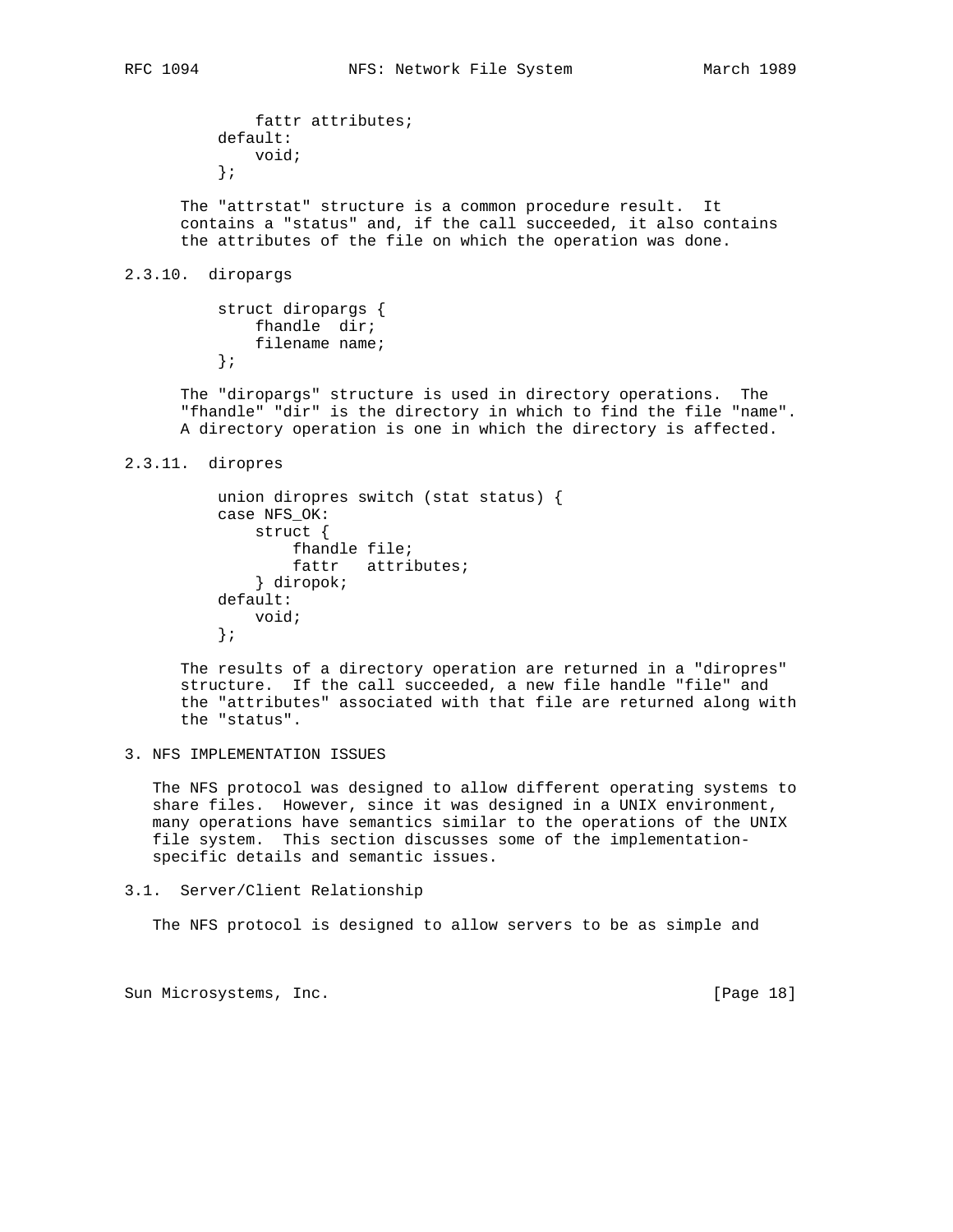general as possible. Sometimes the simplicity of the server can be a problem, if the client wants to implement complicated filesystem semantics.

 For example, some operating systems allow removal of open files. A process can open a file and, while it is open, remove it from the directory. The file can be read and written as long as the process keeps it open, even though the file has no name in the filesystem. It is impossible for a stateless server to implement these semantics. The client can do some tricks such as renaming the file on remove, and only removing it on close. We believe that the server provides enough functionality to implement most file system semantics on the client.

 Every NFS client can also potentially be a server, and remote and local mounted filesystems can be freely intermixed. This leads to some interesting problems when a client travels down the directory tree of a remote filesystem and reaches the mount point on the server for another remote filesystem. Allowing the server to follow the second remote mount would require loop detection, server lookup, and user revalidation. Instead, we decided not to let clients cross a server's mount point. When a client does a LOOKUP on a directory on which the server has mounted a filesystem, the client sees the underlying directory instead of the mounted directory.

 For example, if a server has a file system called "/usr" and mounts another file system on "/usr/src", if a client mounts "/usr", it does NOT see the mounted version of "/usr/src". A client could do remote mounts that match the server's mount points to maintain the server's view. In this example, the client would also have to mount "/usr/src" in addition to "/usr", even if they are from the same server.

# 3.2. Pathname Interpretation

 There are a few complications to the rule that pathnames are always parsed on the client. For example, symbolic links could have different interpretations on different clients. Another common problem for non-UNIX implementations is the special interpretation of the pathname ".." to mean the parent of a given directory. The next revision of the protocol uses an explicit flag to indicate the parent instead.

#### 3.3. Permission Issues

 The NFS protocol, strictly speaking, does not define the permission checking used by servers. However, it is expected that a server will do normal operating system permission checking using AUTH\_UNIX style

Sun Microsystems, Inc. [Page 19]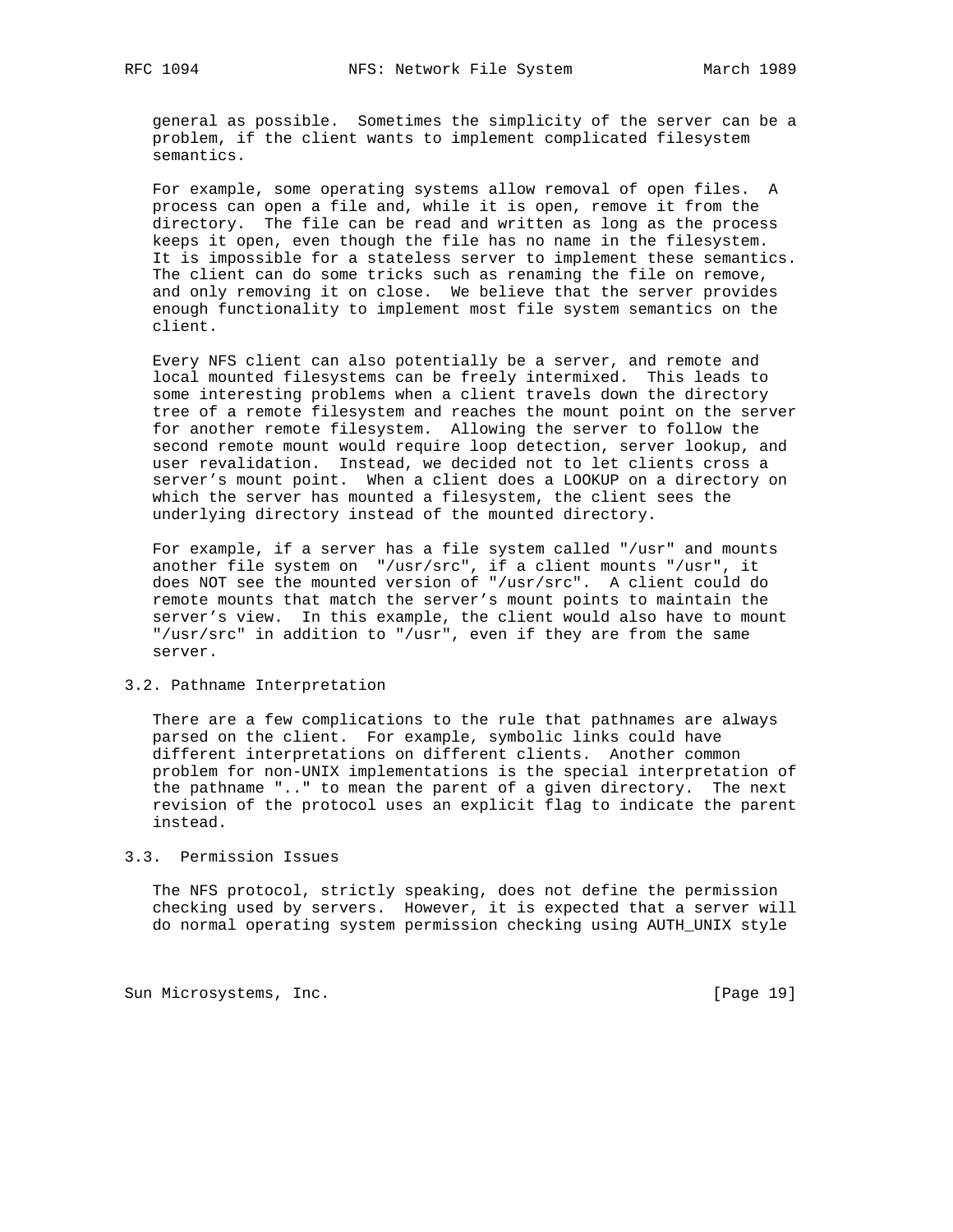authentication as the basis of its protection mechanism. The server gets the client's effective "uid", effective "gid", and groups on each call and uses them to check permission. There are various problems with this method that can been resolved in interesting ways.

 Using "uid" and "gid" implies that the client and server share the same "uid" list. Every server and client pair must have the same mapping from user to "uid" and from group to "gid". Since every client can also be a server, this tends to imply that the whole network shares the same "uid/gid" space. AUTH\_DES (and the next revision of the NFS protocol) uses string names instead of numbers, but there are still complex problems to be solved.

 Another problem arises due to the usually stateful open operation. Most operating systems check permission at open time, and then check that the file is open on each read and write request. With stateless servers, the server has no idea that the file is open and must do permission checking on each read and write call. On a local filesystem, a user can open a file and then change the permissions so that no one is allowed to touch it, but will still be able to write to the file because it is open. On a remote filesystem, by contrast, the write would fail. To get around this problem, the server's permission checking algorithm should allow the owner of a file to access it regardless of the permission setting.

 A similar problem has to do with paging in from a file over the network. The operating system usually checks for execute permission before opening a file for demand paging, and then reads blocks from the open file. The file may not have read permission, but after it is opened it does not matter. An NFS server can not tell the difference between a normal file read and a demand page-in read. To make this work, the server allows reading of files if the "uid" given in the call has either execute or read permission on the file.

 In most operating systems, a particular user (on UNIX, the user ID zero) has access to all files no matter what permission and ownership they have. This "super-user" permission may not be allowed on the server, since anyone who can become super-user on their workstation could gain access to all remote files. The UNIX server by default maps user id 0 to -2 before doing its access checking. This works except for NFS root filesystems, where super-user access cannot be avoided.

# 3.4. RPC Information

Authentication

 The NFS service uses AUTH\_UNIX, AUTH\_DES, or AUTH\_SHORT style authentication, except in the NULL procedure where AUTH\_NONE is

Sun Microsystems, Inc. [Page 20]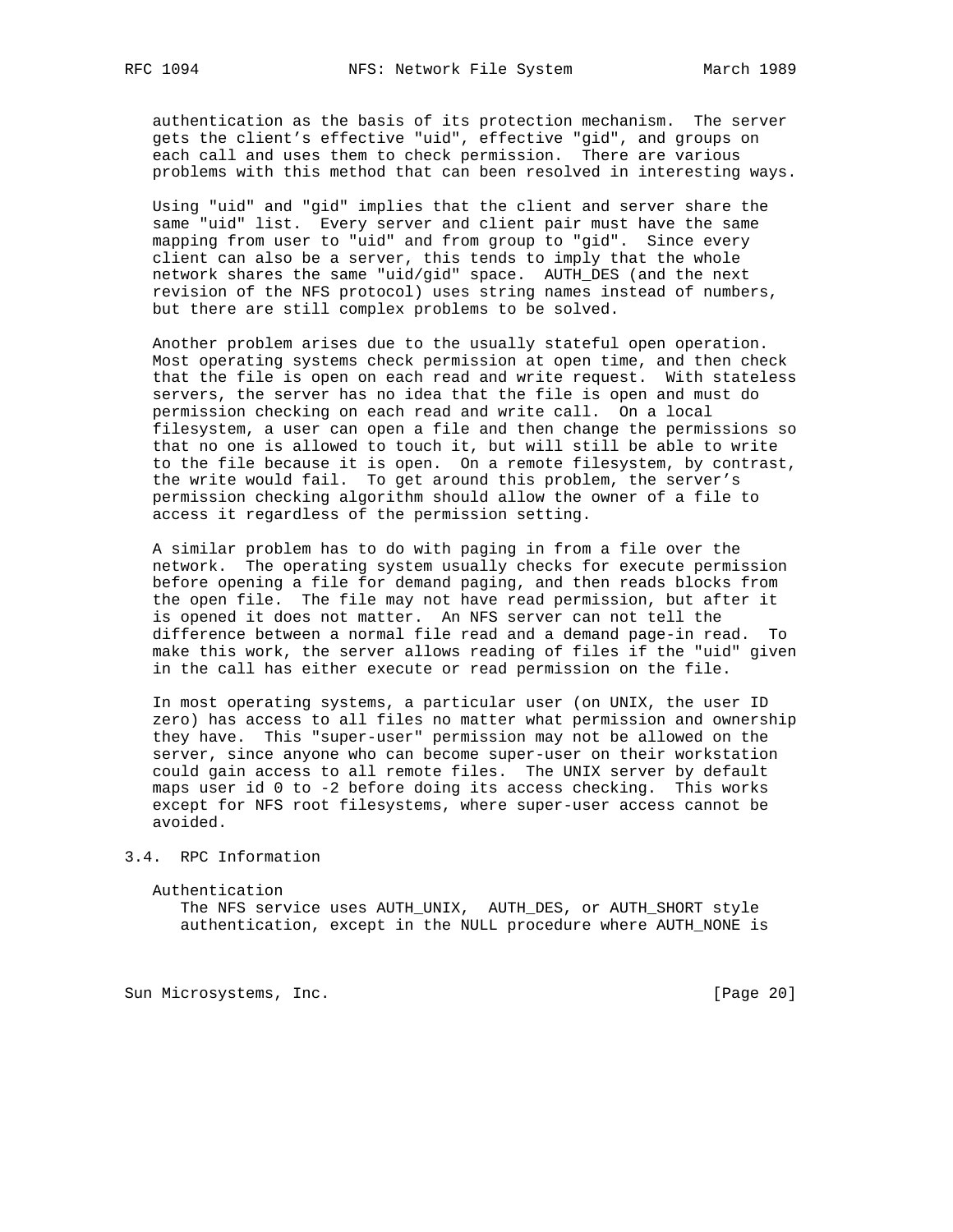also allowed. Transport Protocols NFS is supported normally on UDP. Port Number The NFS protocol currently uses the UDP port number 2049. This is not an officially assigned port, so later versions of the protocol use the "Portmapping" facility of RPC. 3.5. Sizes of XDR Structures These are the sizes, given in decimal bytes, of various XDR structures used in the protocol: /\* \* The maximum number of bytes of data in a READ or WRITE \* request. \*/ const MAXDATA =  $8192$ ; /\* The maximum number of bytes in a pathname argument. \*/ const MAXPATHLEN = 1024; /\* The maximum number of bytes in a file name argument. \*/ const MAXNAMLEN = 255; /\* The size in bytes of the opaque "cookie" passed by READDIR. \*/ const COOKIESIZE = 4;  $/*$  The size in bytes of the opaque file handle.  $*/$ const FHSIZE =  $32$ ;

3.6. Setting RPC Parameters

 Various file system parameters and options should be set at mount time. The mount protocol is described in the appendix below. For example, "Soft" mounts as well as "Hard" mounts are usually both provided. Soft mounted file systems return errors when RPC operations fail (after a given number of optional retransmissions), while hard mounted file systems continue to retransmit forever. The maximum transfer sizes are implementation dependent. For efficient operation over a local network, 8192 bytes of data are normally used. This may result in lower-level fragmentation (such as at the IP level). Since some network interfaces may not allow such packets, for operation over slower-speed networks or hosts, or through gateways, transfer sizes of 512 or 1024 bytes often provide better results.

Sun Microsystems, Inc. [Page 21]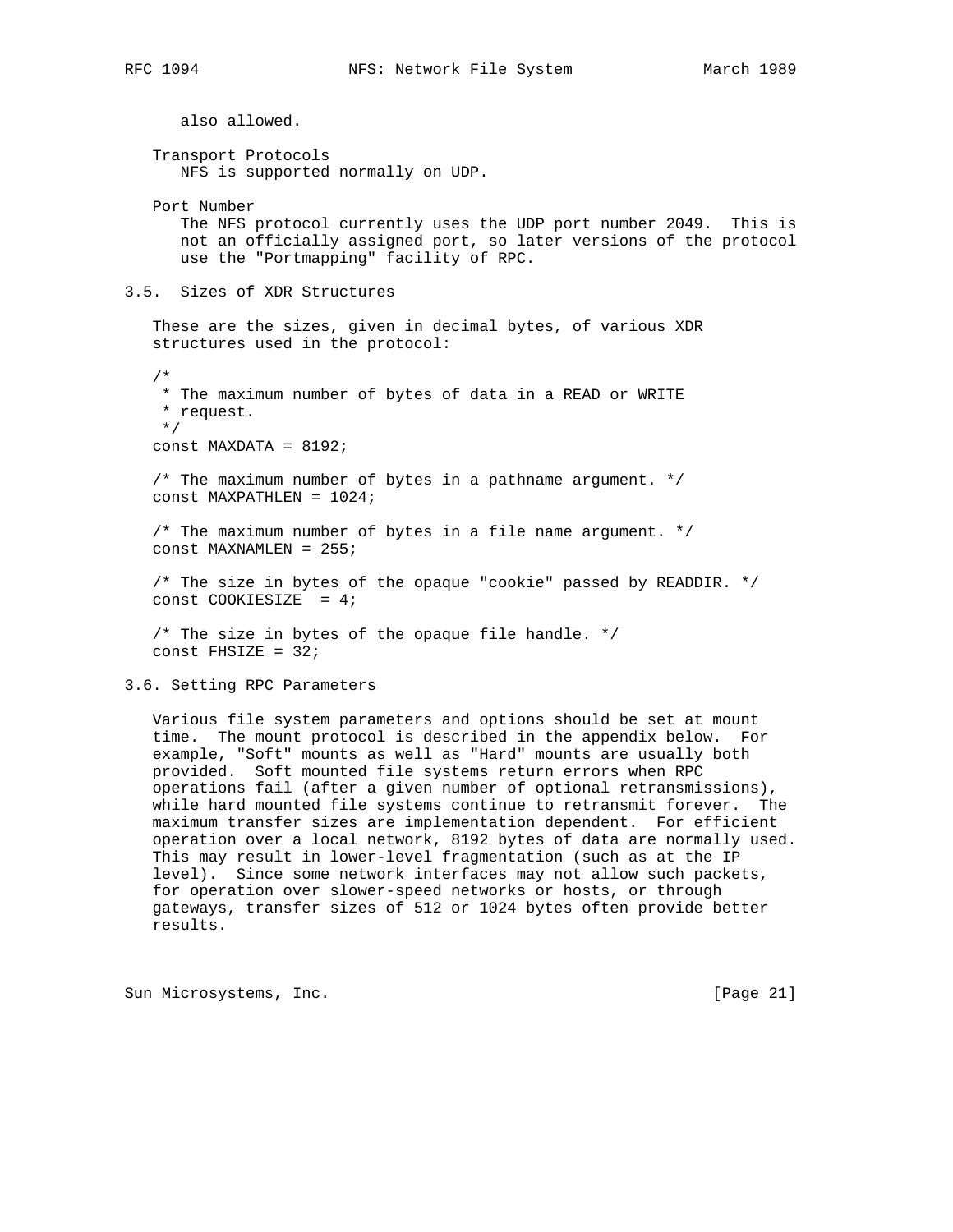Clients and servers may need to keep caches of recent operations to help avoid problems with non-idempotent operations. For example, if the transport protocol drops the response for a Remove File operation, upon retransmission the server may return an error code of NFSERR\_NOENT instead of NFS\_OK. But if the server keeps around the last operation requested and its result, it could return the proper success code. Of course, the server could be crashed and rebooted between retransmissions, but a small cache (even a single entry) would solve most problems.

Sun Microsystems, Inc. [Page 22]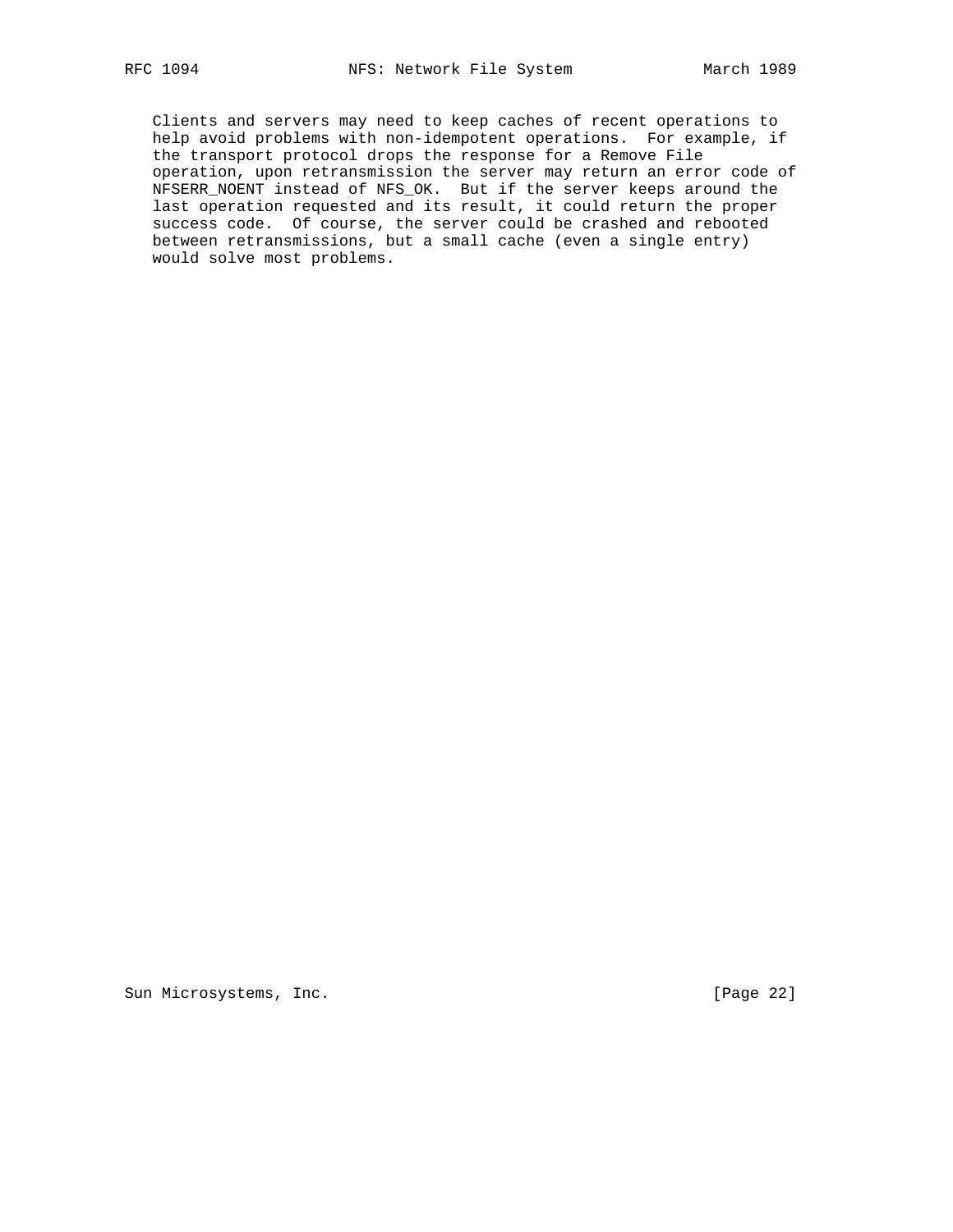## Appendix A. MOUNT PROTOCOL DEFINITION

# A.1. Introduction

 The mount protocol is separate from, but related to, the NFS protocol. It provides operating system specific services to get the NFS off the ground -- looking up server path names, validating user identity, and checking access permissions. Clients use the mount protocol to get the first file handle, which allows them entry into a remote filesystem.

 The mount protocol is kept separate from the NFS protocol to make it easy to plug in new access checking and validation methods without changing the NFS server protocol.

 Notice that the protocol definition implies stateful servers because the server maintains a list of client's mount requests. The mount list information is not critical for the correct functioning of either the client or the server. It is intended for advisory use only, for example, to warn possible clients when a server is going down.

 Version one of the mount protocol is used with version two of the NFS protocol. The only information communicated between these two protocols is the "fhandle" structure.

# A.2. RPC Information

 Authentication The mount service uses AUTH\_UNIX and AUTH\_NONE style authentication only.

 Transport Protocols The mount service is supported on both UDP and TCP.

Port Number

 Consult the server's portmapper, described in RFC 1057, "RPC: Remote Procedure Call Protocol Specification", to find the port number on which the mount service is registered.

# A.3. Sizes of XDR Structures

 These are the sizes, given in decimal bytes, of various XDR structures used in the protocol:

> /\* The maximum number of bytes in a pathname argument. \*/ const MNTPATHLEN = 1024;

Sun Microsystems, Inc. [Page 23]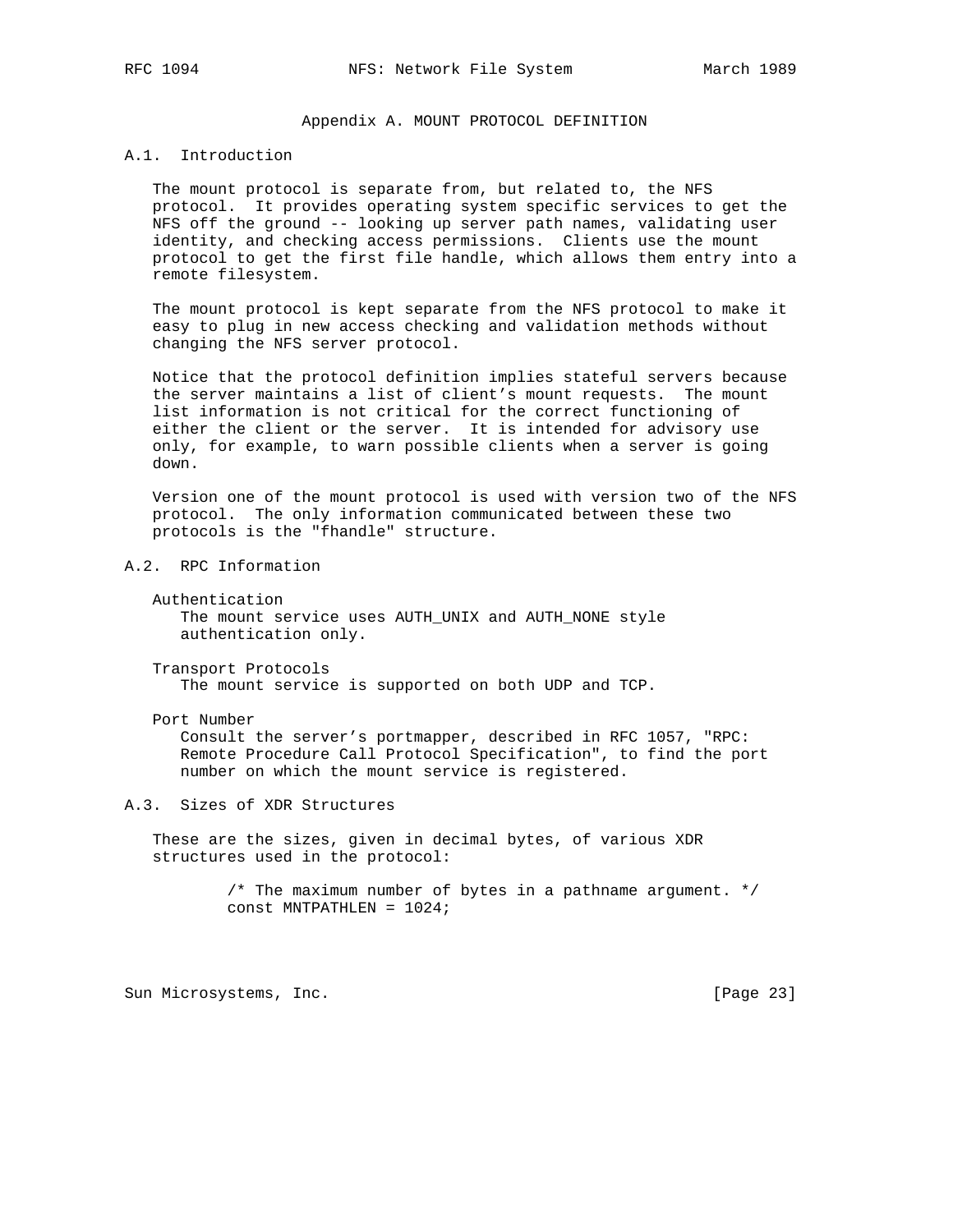/\* The maximum number of bytes in a name argument. \*/ const MNTNAMLEN = 255;

 /\* The size in bytes of the opaque file handle. \*/ const FHSIZE =  $32;$ 

## A.4. Basic Data Types

 This section presents the data types used by the mount protocol. In many cases they are similar to the types used in NFS.

A.4.1. fhandle

typedef opaque fhandle[FHSIZE];

 The type "fhandle" is the file handle that the server passes to the client. All file operations are done using file handles to refer to a file or directory. The file handle can contain whatever information the server needs to distinguish an individual file.

 This is the same as the "fhandle" XDR definition in version 2 of the NFS protocol; see section "2.3.3. fhandle" under "Basic Data Types".

A.4.2. fhstatus

```
 union fhstatus switch (unsigned status) {
 case 0:
     fhandle directory;
 default:
     void;
 }
```
 The type "fhstatus" is a union. If a "status" of zero is returned, the call completed successfully, and a file handle for the "directory" follows. A non-zero status indicates some sort of error. In this case, the status is a UNIX error number.

# A.4.3. dirpath

typedef string dirpath<MNTPATHLEN>;

The type "dirpath" is a server pathname of a directory.

A.4.4. name

typedef string name<MNTNAMLEN>;

The type "name" is an arbitrary string used for various names.

Sun Microsystems, Inc. [Page 24]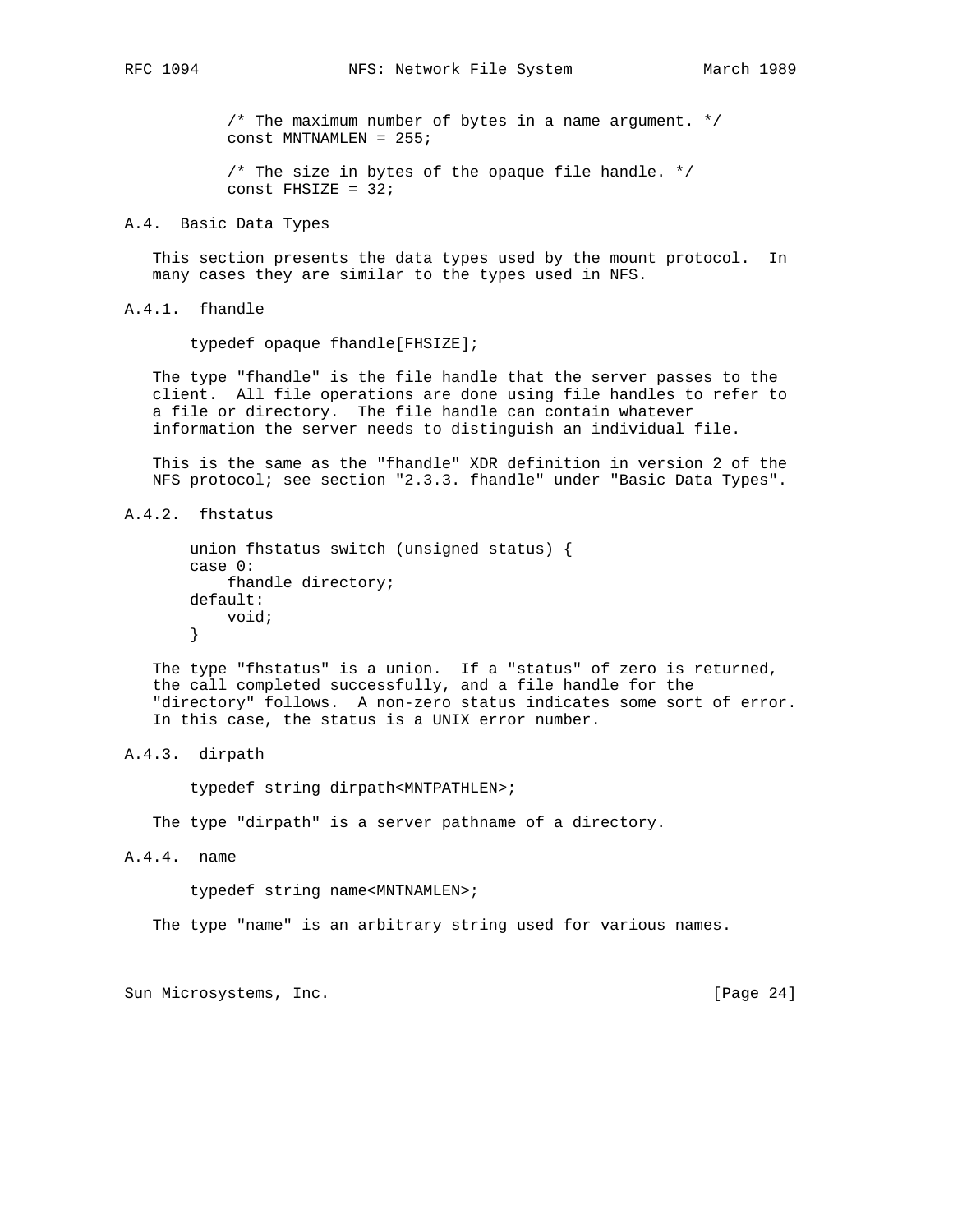# A.5. Server Procedures

 The following sections define the RPC procedures supplied by a mount server.

```
 /*
             * Protocol description for the mount program
            */
           program MOUNTPROG {
 /*
                    * Version 1 of the mount protocol used with
                   * version 2 of the NFS protocol.<br>*/
\star/ version MOUNTVERS {
                           void
                           MOUNTPROC_NULL(void) = 0;
                           fhstatus
                           MOUNTPROC_MNT(dirpath) = 1;
                           mountlist
                           MOUNTPROC_DUMP(void) = 2;
                           void
                           MOUNTPROC_UMNT(dirpath) = 3;
                           void
                           MOUNTPROC_UMNTALL(void) = 4;
                           exportlist
                           MOUNTPROC_EXPORT(void) = 5;
                   } = 1;} = 100005;A.5.1. Do Nothing
```
 void MNTPROC\_NULL(void) = 0;

 This procedure does no work. It is made available in all RPC services to allow server response testing and timing.

A.5.2. Add Mount Entry

 fhstatus MNTPROC\_MNT(dirpath) = 1;

Sun Microsystems, Inc. [Page 25]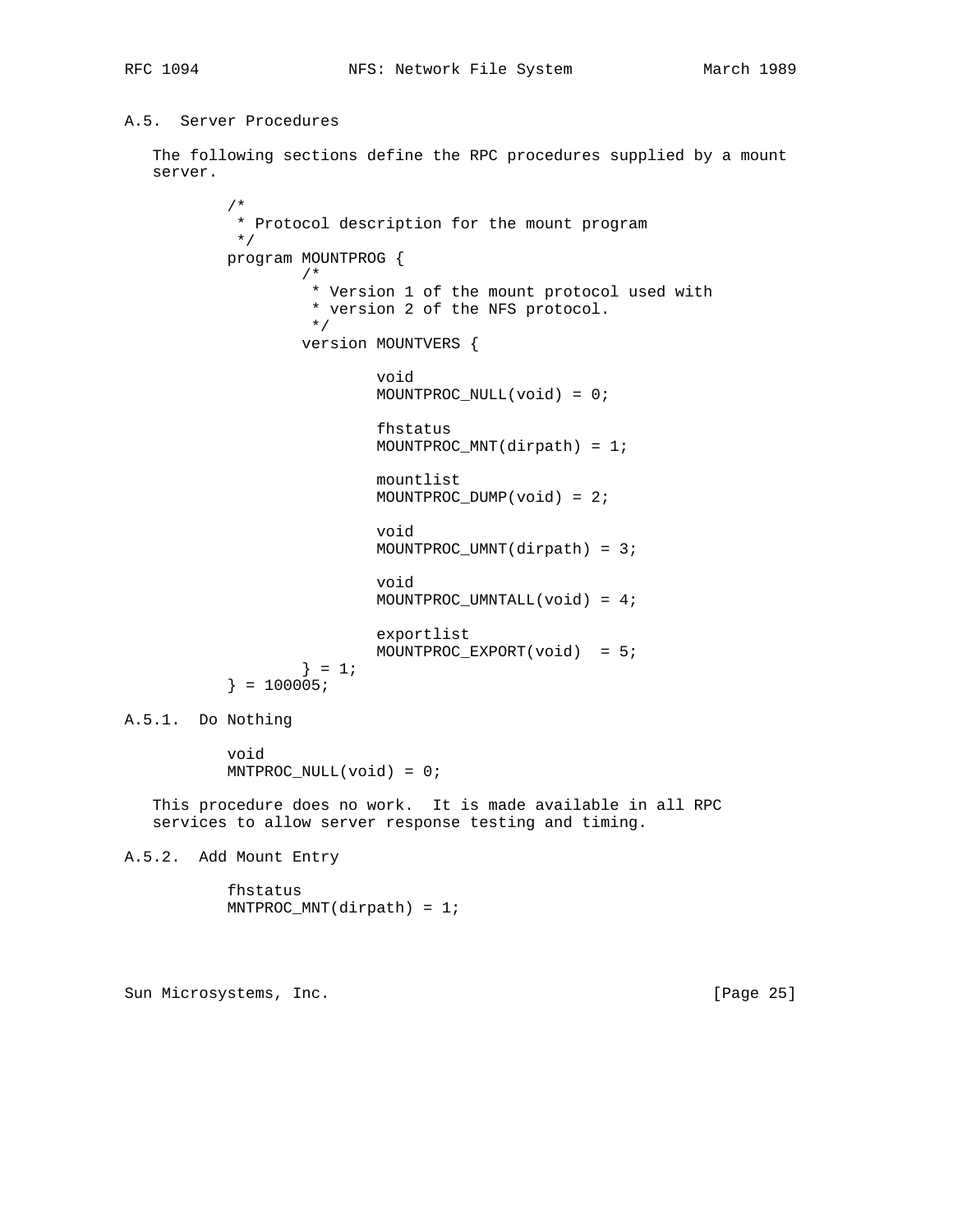If the reply "status" is 0, then the reply "directory" contains the file handle for the directory "dirname". This file handle may be used in the NFS protocol. This procedure also adds a new entry to the mount list for this client mounting "dirname".

A.5.3. Return Mount Entries

 struct \*mountlist { name hostname; dirpath directory; mountlist nextentry; };

 mountlist  $MNIPROC_DUMP(void) = 2;$ 

 Returns the list of remote mounted filesystems. The "mountlist" contains one entry for each "hostname" and "directory" pair.

A.5.4. Remove Mount Entry

 void MNTPROC\_UMNT(dirpath) = 3;

Removes the mount list entry for the input "dirpath".

A.5.5. Remove All Mount Entries

 void MNTPROC\_UMNTALL(void) = 4;

Removes all of the mount list entries for this client.

A.5.6. Return Export List

```
 struct *groups {
         name grname;
         groups grnext;
 };
 struct *exportlist {
         dirpath filesys;
         groups groups;
         exportlist next;
 };
 exportlist
 MNTPROC_EXPORT(void) = 5;
```
Sun Microsystems, Inc. [Page 26]